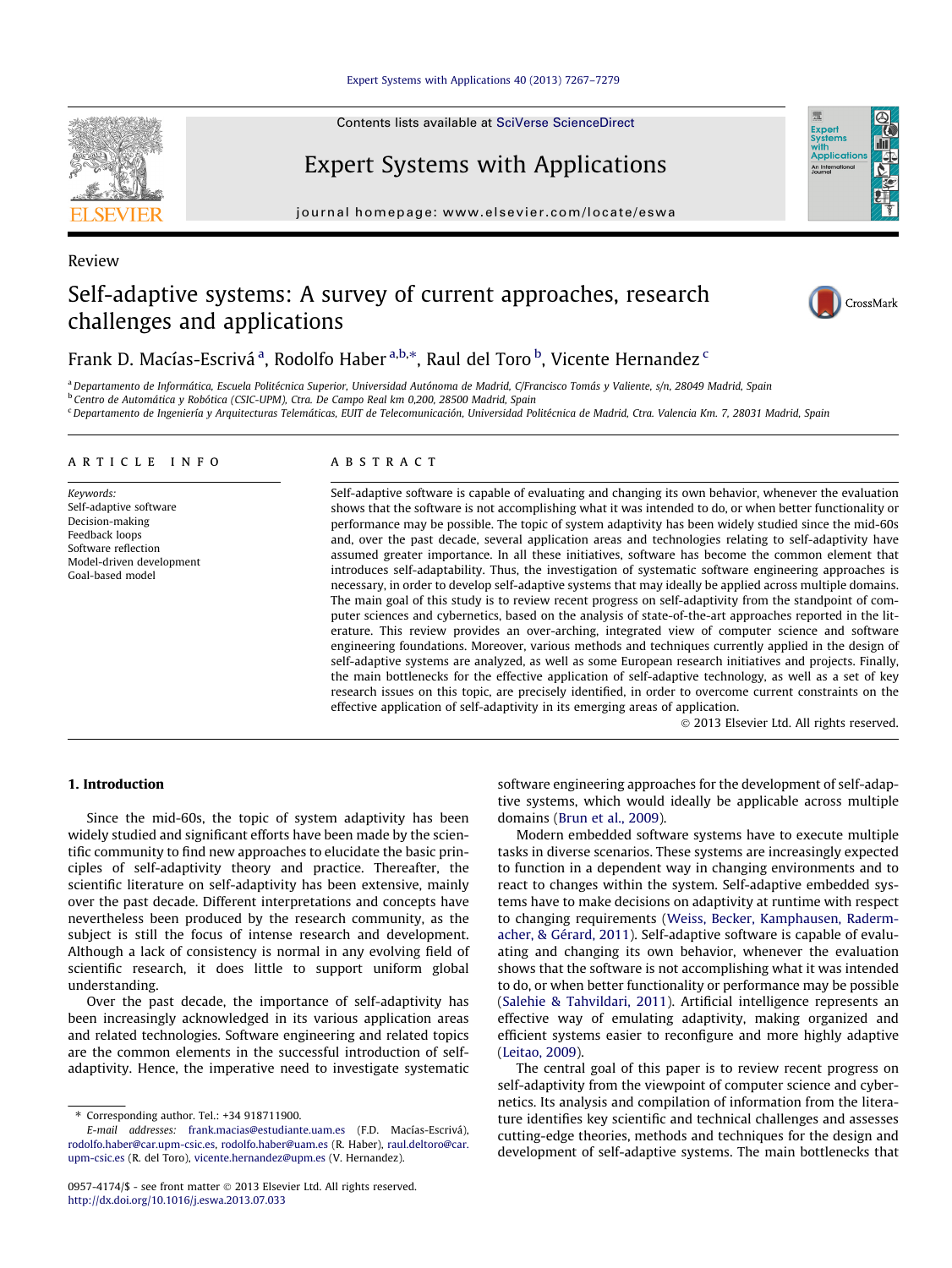prevent the immediate inclusion of self-adaptivity software into worldwide technology are also discussed.

The rest of this paper is organized as follow. Some definitions of self-adaptativity are discussed in Section 2. Section 3 focuses on the self-adaptive capabilities of complex systems, the main tools, and their methods, which range from traditional to recent approaches. Section 4 explores the main applications or application domains, as well as challenges and research opportunities in selfadaptivity that may take us beyond state-of-the-art applications in the near future. Finally, a few concluding remarks discuss current and future directions for further research.

## 2. Self-adaptivity: some definitions

Biology and nature offer plenty of powerful mechanisms, refined by evolutionary processes over millions of years, to handle emergent and evolving environments [\(Leitao, 2009](#page-12-0)). These natural self-adaptive systems have attracted the attention of software designers, because of the ease with which they can change their own behavior in response to changes in their environment ([Nakagawa, Ohsuga, & Honiden, 2008\)](#page-12-0).

This review of the literature on self-adaptivity has identified numerous definitions, a detailed discussion of which is beyond the scope of this paper. Here, we enumerate only some of the most commonly accepted definitions.

Definition 1. Self-adaptivity is the capability of the system to adjust its behavior in response to the environment. The ''self'' prefix indicates that the systems autonomously decide (i.e., with minimal or no interference) how to adapt or to organize themselves so that they can accommodate changes in their contexts and environments. While some self-adaptive systems may be able to function without any human intervention, guidance in the form of higher-level objectives (e.g., through policies) is useful and realizable in many systems ([Brun et al., 2009\)](#page-11-0).

Definition 2. In the context of multi-model systems, adaptation is a procedure or method for switching between models. Adaptivity can therefore be defined as the capability of a system to achieve its goals in a changing environment, by selectively executing and switching between models. This capability contrasts with the conventional use of the term adaptation used in mono-model systems, where design parameters or relations are tuned to fit observed behavior [\(Ravindranathan & Leitch, 1998\)](#page-12-0).

Definition 3. A self-adaptive system consists of a closed-loop system (i.e., modify in runtime itself using feedback due to continuous changes of the system), its requirements and existing tendencies in developing and deploying complex system, thereby reducing human efforts in the computer interaction. The conception of self-adaptive system depends on user's requirements, system properties and environmental characteristics. Self-adaptive software requires high dependability, robustness, adaptivity, and availability [\(Naqvi, 2012\)](#page-12-0).

Definition 4. A self-adaptive system evaluates its own behavior and changes its own performance when the evaluation indicates that it is not accomplishing what the software is intended to do, or when better functionality or performance is possible ([Salehie](#page-12-0) [& Tahvildari, 2011\)](#page-12-0).

Although these definitions address run-time changes regarding functional and non-functional requirements, many researchers in the software engineering community have mainly focused their efforts on non-functional aspects.

[Salehie and Tahvildari \(2011\)](#page-12-0) decompose the adaptation mechanism into several processes: monitoring software entities (selfawareness) and the environment (context-awareness), analyzing significant changes, planning how to react, and executing, so that the decisions to take effect. In most of the existing solutions, the adaptation processes are assigned to an external adaptation manager that is separate from the application logic. An adaptation manager realizes the four above-mentioned processes, to control the behavior of adaptable software. 1. The application logic is programmed in adaptable software that receives signals from the sensors and effectors required for self-adaptivity.

Self-adaptive topics have been widely addressed in several software engineering research areas: requirements engineering ([Brown, Cheng, Goldsby, & Zhang, 2006; Sawyer, Bencomo, Whit](#page-11-0)[tle, Letie, & Finkelstein, 2010](#page-11-0)), software architecture [\(Den Hamer](#page-11-0) [& Skramstad, 2011; Garlan, Cheng, Huang, Schmerl, & Steenkiste,](#page-11-0) [2004; Garlan, Cheng, & Schmerl, 2003; Oreizy et al., 1999; Richter](#page-11-0) [et al., 2006](#page-11-0)), middleware [\(Geihs et al., 2009; Liu & Parashar, 2006;](#page-11-0) [Schmitt, Roth, Kiefhaber, Kluge, & Ungerer, 2011\)](#page-11-0), and componentbased development ([Bencomo, Grace, Flores, Hughes, & Blair, 2008;](#page-11-0) [Peper & Schneider, 2008](#page-11-0)); even so, these are invariably isolated initiatives. Self-adaptivity and feedback have also been studied from the perspectives of Systems Theory, Artificial Intelligence and Computer Science providing theoretical foundations and application fields such as: control engineering, mobile and autonomous robots, multi-agent systems, fault-tolerant computing, dependable computing, distributed systems, autonomous computing, selfmanaging systems, autonomous communications, adaptable user interfaces, machine learning, economic and financial systems, business and military strategic planning, sensor networks, pervasive and ubiquitous computing, etc. Software is the key and common element that enables these systems to be self-adaptive.

## 3. Self-adaptivity: past and present in tools and methods

The complexity of current software systems and uncertainty in computational environments have motivated us to explore new ways for the design and management of systems and services ([Abelson et al., 2000; Brun & Medvidovic, 2007a, 2007b; Di Mar](#page-11-0)[zo-Serugendo, Gleizes, & Karageorgos, 2005; Diao et al., 2005](#page-11-0)) in fields such as Artificial Intelligence, Control Theory and Biology. In this endeavor, the capability of the system to adjust performance prior to changes in the environment by self-adaptivity is one of the most active research directions.

## 3.1. Main approaches

Self-adaptive systems may be characterized by their operating conditions and by multiple dimensional properties such as centralization and decentralization, top-down and bottom-up approaches, feedback latency, and environmental uncertainty (low vs. high). The main approaches to deal with self-adaptivity are presented as follows, highlighting the key roles of computer science and cybernetics.

A top-down self-adaptive system is often centralized and operates with the guidance of a central controller or policy, assesses its own behavior in the current surroundings, and adapts itself accordingly, whenever its monitoring and analysis systems indicate that it should do so. This type of system often operates with an explicit internal representation of itself and its overall aims. An analysis of a top-down self-adaptive system and its components provides a clear understanding of the overall system and its behavior. On the contrary, decentralization is often a feature of cooperative self-adaptive or self-organizing systems, which function without a central authority. They are usually bottom-up,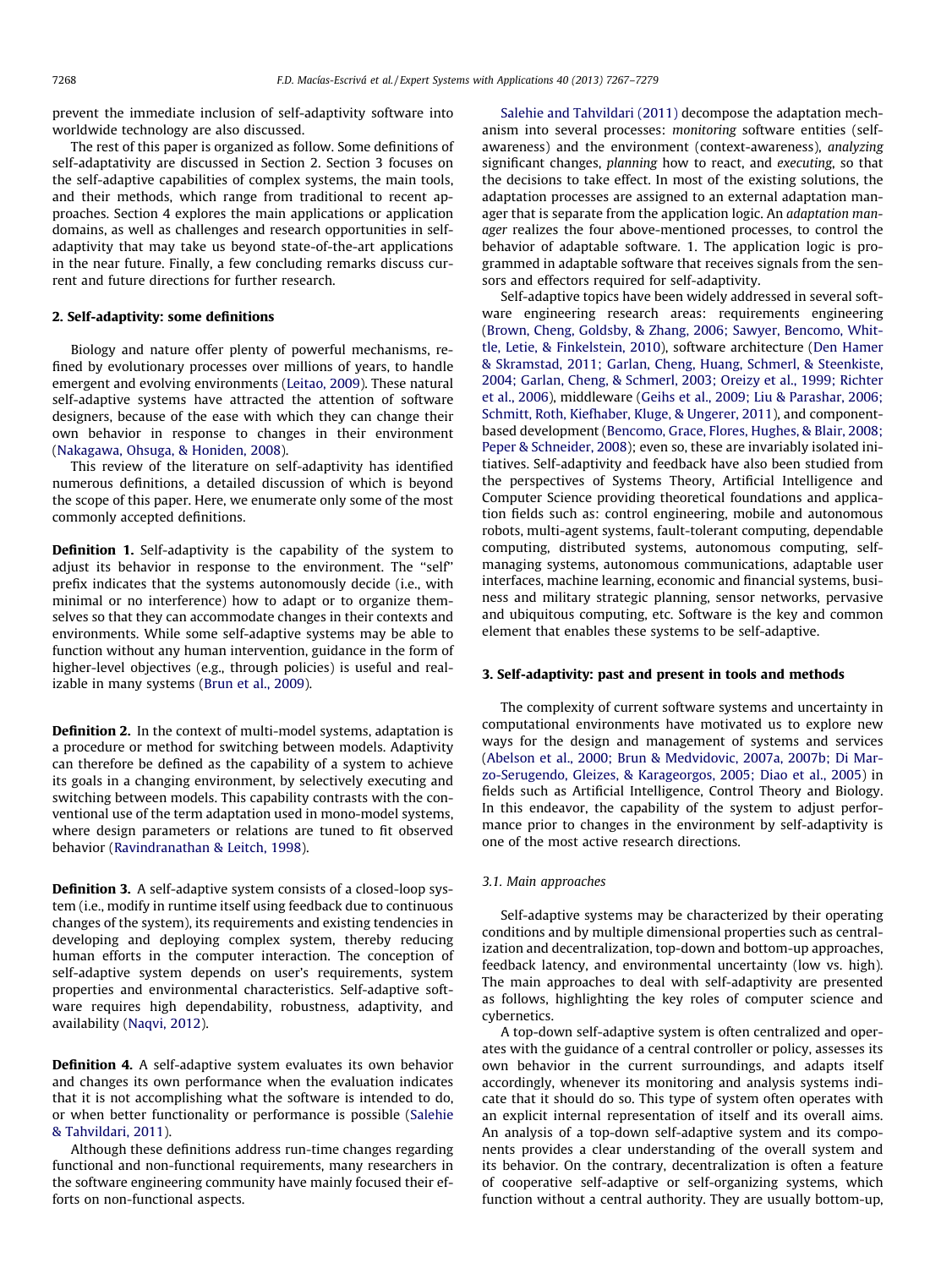have a large number of components and interact locally according to simple rules. The global behavior of the system emerges from these local interactions. Specific properties of a global system may not, therefore, be easily deduced from an analysis of only the local properties of its parts.

Most engineered and nature-inspired self-adaptive systems often reflect biological or sociological phenomena. In practice, the line between these two approaches is not clear and compromises will often lead to an engineering approach incorporating techniques from both alternatives [\(Brun et al., 2009](#page-11-0)).

## 3.1.1. External control mechanisms

[Garlan et al. \(2004\)](#page-11-0) used external control mechanisms for selfadaptivity, based on the belief that they provide a more effective engineering solution than internal mechanisms, because they localize the concerns of problem detection and resolution in separable modules that can be analyzed, modified, extended, and reused across different systems. The proposed framework adopts an architecture-based approach, to provide a reusable infrastructure and mechanisms for specific systems.

[Schmeck, Müller-Schloer, Cakar, Mnif, and Richter \(2010\)](#page-12-0) describe a system with either internal or external control mechanisms, which provide a way of controlling the behavior of the system by setting certain attributes of the system and its environment to specific values (contrary to the common belief that it is not possible to control environmental parameters). The control mechanism is considered a central entity, but it might be distributed or have a multi-level structure. The authors also define a degree of autonomy to be able to quantify how autonomously a system is working. The degree of autonomy measures external control that is exerted directly by the user (no autonomy) and distinguishes it from internal or external control of a system that might be fully controlled by an observer/controller architecture that is part of the system (full autonomy).

## 3.1.2. Component based software engineering (CBSE)

[Bencomo et al. \(2008\)](#page-11-0) give an overall description of the approach implemented by Genie, a tool that supports the modeling, generation and operation of highly reconfigurable componentbased systems. Likewise, [Mishra and Misra \(2009\)](#page-12-0) utilized CBSE to design a model for a self-adaptive system that automatically performs the component integration process at runtime, by accessing the equivalent component from an a priori available repository. The model integrates the caching technique to reduce the time needed to search for the best-fitted component to replace the one that is required, when a system fails to respond due to component failure. Component assessment, in order to get the best alternative component, is done by numerical metadata, a measure that assigns the number of match functionalities for each component present in the repository. The computation of numerical metadata is based on the concept of an abstract syntactic tree and different systems will therefore be obtained before each environment at run time.

[Yeom and Park \(2012\)](#page-12-0) described a scalable framework for developing adaptive, autonomous, highly distributed, and mobile agent-based network applications. They defined a set of key features for adaptive and autonomous component-based agents in their architecture. Furthermore, they also presented functional requirements for building an application composed of a federation of agents.

## 3.1.3. Model-driven

Supported by an innovative model-driven development methodology that is based on abstract adaptation models and corresponding model-to-code transformations, [Geihs et al. \(2009\)](#page-11-0) designed a piece of middleware for the development and operation of context-aware, self-adaptive applications. They designed an abstract, platform-independent model that performed automatic code generation, providing high flexibility for the development of adaptive applications.

[Vogel, Neumann, Hildebrandt, Giese, and Becker \(2009\)](#page-12-0) proposed a model-driven approach to developing self-adaptive systems with self-monitoring architectures. This approach can lead to incremental synchronization between the run-time system and models for different self-management activities.

In heterogeneous intelligent control (i.e., artificial intelligencebased control using heterogeneous knowledge), models are selected from different layers, involving different sources of knowledge. The knowledge used to determine the model switching strategy is crucial to its efficient operation. A default strategy can be encoded as a set of deterministic model-switching procedures. More generally, switching knowledge, or more formally meta knowledge, can also be encoded as either a set of rules or, at least conceptually, as a set of principles [\(Ravindranathan & Leitch,](#page-12-0) [1998\)](#page-12-0).

## 3.1.4. Nature-inspired engineering

Nature-inspired engineering is a relatively young research area ([Brun et al., 2009\)](#page-11-0). Nevertheless, the application of nature-inspired strategies for designing self-adaptive software is receiving more attention from public and private sectors. One research line is centered on software and hardware design solutions [\(Abelson et al.,](#page-11-0) [2000; Brun & Medvidovic, 2007a, 2007b; Di Marzo-Serugendo](#page-11-0) [et al., 2007](#page-11-0)) inspired by natural and biological systems. Another research strategy is focused on how to build self-adapting software systems on the basis of the properties and the behavior of natural and biological systems [\(Clement & Nagpal, 2003; Shen et al., 2006;](#page-11-0) [Yu, Ramaswamy, & Bush, 2008\)](#page-12-0). Similarly, [Leitão \(2008\)](#page-12-0) proposed a bio-inspired solution, presenting evolving mechanisms based on self-organization, supervision and learning concepts, and antbased communication, supported by the use of multi-agent principles.

#### 3.1.5. Multiagent systems

The key features of multiagent systems in the engineering of self-adaptive systems are, specifically, loose coupling, context sensitivity, robustness in response to failure and unexpected events. Goal-based, loose coupling of agents provides the flexibility needed for self-adaptivity and reuse ([Weyns & Georgeff, 2010](#page-12-0)). Agents are independent objects that can accomplish their tasks and are flexible components that can be combined with and segregated from each other in a framework ([Yeom & Park, 2012](#page-12-0)). Nowadays, new cooperative strategies for multi-agent systems and the combination of high-level compressed-state representation and a hybrid reward function produce the best results, in terms of both task completion rates and learning efficiency. An interesting application of self-adaptive agent-based fuzzy-neural system to enhance the performance of scheduling jobs in a wafer fabrication factory in proposed in [\(Chen, 2011\)](#page-11-0).

Each component can be implemented as a mobile agent that can travel through computers using their own migration schemes, regardless of whether it is a homogeneous or heterogeneous agent. It means that each component can autonomously migrate to another computer or duplicate itself and send copies to others. Another important issue is to facilitate the dynamic association of one or more components in distributed systems. The framework can support low-level operating and networking details for agent migration and communication.

## 3.1.6. Feedback systems

Control engineering emphasizes feedback loops, elevating them to first-class entities ([Franklin, Powell, & Emami-Naeini, 2006;](#page-11-0)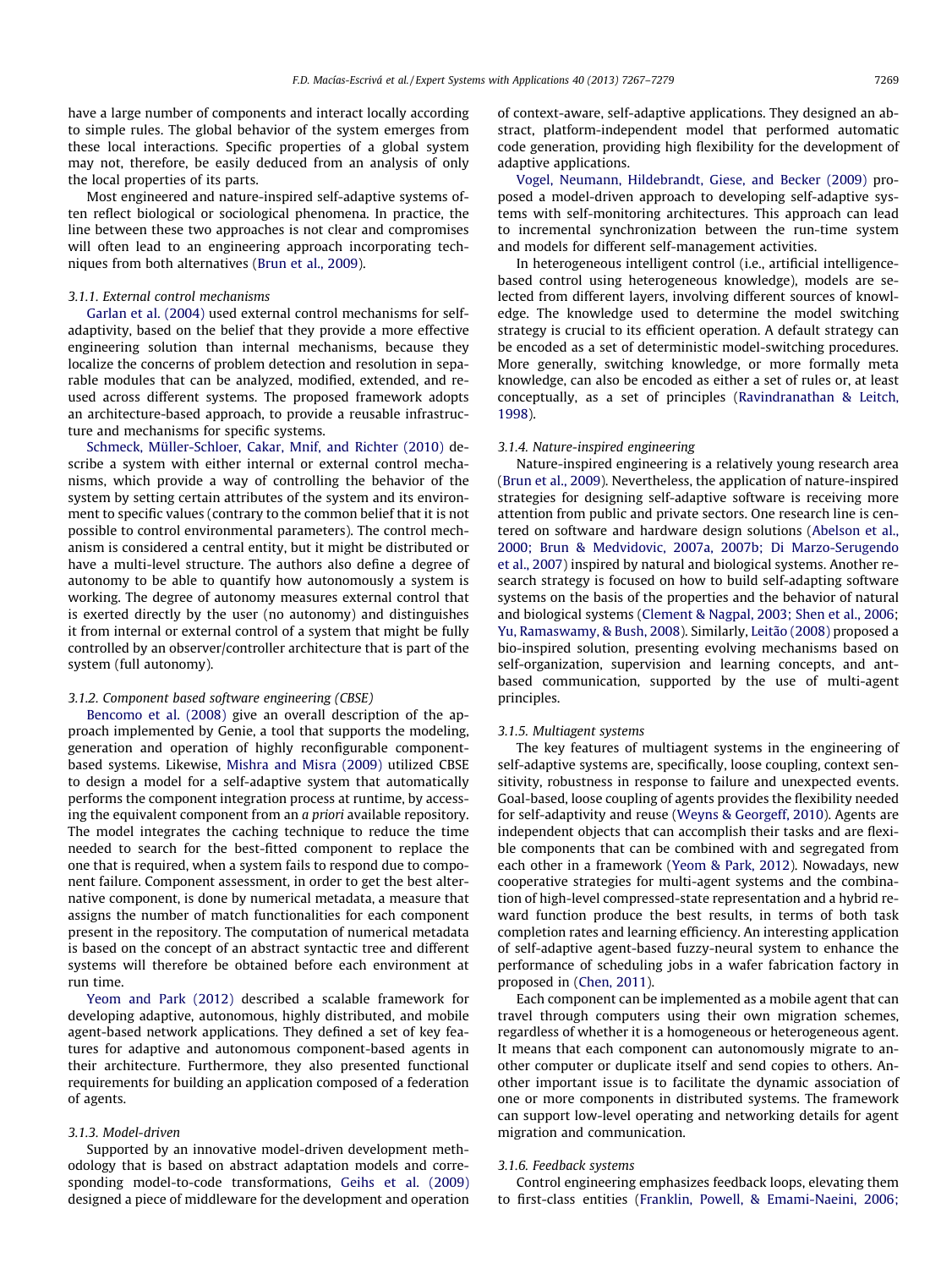[Hellerstein, Parekh, Diao, & Tilbury, 2004; Tanner, 1963\)](#page-11-0), claiming that almost any system that is considered automatic has some element of feedback control. One reason for the widespread use of feedback control is its guarantee that the measured output will track a desired behavior or reference even in the presence of disturbance. The concept of feedback and feedback loops is therefore essential for enabling self-adaptive systems.

Over the past few decades, software engineering has to some degree neglected the relevance of dynamic aspects and has mainly considered static architecture for systems. On the contrary, control engineering and control methods have developed over decades on the basis feedback loops and dynamic models. A seminal paper by Magee and Kramer on dynamic structure in software architecture ([Magee & Kramer, 1996\)](#page-12-0) addressed relevant aspects to set the scientific foundations for many subsequent research projects [\(Cheng,](#page-11-0) [Garlan, & Schmerl, 2005; Garlan et al., 2003; Kramer & Magee,](#page-11-0) [2007; Oreizy et al., 1999](#page-11-0)). However, while these research projects implement feedback systems, the actual feedback loops are kept hidden or are abstracted. Certainly, the feedback loop has an important and decisive role in software process management and its improvement and is essential to software evolution. Wellknown examples are the feedback loops at every stage in Royce's waterfall model [\(Royce, 1970\)](#page-12-0) or the risk feedback loop in Boehm's spiral model ([Boehm, 1988\)](#page-11-0).

Common to most of the existing approaches is their identification of four processes for adaptivity: monitoring, analyzing, planning, and executing (MAPE). In this section, we will explore tools and methods for addressing key topics in self-adaptive software systems, closely related to the achievement of previously mentioned processes, as illustrated in Fig. 1.

Broadly divided into two categories, these tools and methods may be either global or specific. Global tools and methods enable or assist designers and developers to create a self-adaptive system from the standpoint of a whole system. Specific methods are those for studying, designing, implementing, and supporting any of the aforementioned specific processes for self-adaptivity such as MAPE.

## 3.2. Global tools and methods

## 3.2.1. Models

[Bencomo \(2009\)](#page-11-0) studied what is called an ''eternal software system'', a kind of system that is required to survive variations in its execution environment with or without human intervention. The research argues that run-time self-representations (runtime models) are the key to the production of an eternal software system. The author describes the methods to sustain the point of view that self-representation, reflection and architectural models are basic principles to support the use of runtime models.

Goal-based models have proven to be effective for the specification of self-adaptive systems, monitoring and switching between



Fig. 1. Adaptivity processes and associated topics. Structures.

adaptive behaviors. The ability to reason about partial goal satisfaction is a particular strength of goal-based modeling. A notable body of work in software engineering has applied goal-based modeling notations, such as  $i*(E, Yu, 1995)$  $i*(E, Yu, 1995)$ , to discover and to specify the requirements of self-adaptive systems. Indeed,  $i*$  represents goals as a structure of connected nodes without explicitly representing a logical relationship between the parent and offspring. Another tool called Soft-goal Interdependency Graph (SIG) uses an AND-OR graph which decomposes and relates goals using AND and OR relationships. For example, the NFR framework benefits from SIG [\(Chung, Nixon, Yu, & Mylopoulos, 2000\)](#page-11-0). Design decisions stimulate the model from operationalization nodes, and the reasoning propagates the impacts though goals. Designers evaluate their decisions, by reviewing the degree of satisfaction with goals that are achieved.

The majority of existing architectures for the adaptation manager in self-adaptive software take advantage of the Sensor-Plan-Act (SPA) model, used extensively in building traditional robotic systems ([Salehie & Tahvildari, 2011\)](#page-12-0). In these systems, events are collected, analyzed, and fused to update the domain model (i.e., global model). The system then plans its strategy in the new situation. However, the idea of behavior-based robotics is to use distributed specialized task-achieving modules, called behaviors, and to apply command fusion instead of sensor fusion [\(Arkin,](#page-11-0) [1998\)](#page-11-0). So, there is no need to develop, to maintain, and to extend a coherent monolithic model of the adaptable software and its context. However, while goal-driven models are used in requirements engineering, they have not previously been systematically used for run-time adaptation.

More than two decades ago, [Rao and Georgeff \(1995\)](#page-12-0) introduced the basics of the Belief-Desire-Intention (BDI) agent architecture model. The BDI model is an agent building style based on an agent architecture that provides a reasoning mechanism with the concepts of belief, desire (or goal) and plan. This pioneering model and its extensions in multi-agent systems are well-established and built on a strong body of knowledge, which could be useful in designing self-adaptive software systems; some of the frameworks discussed later in this article are supported by this model.

Today's distributed embedded systems comprise various fields of application in a complex 'system of systems' scenario, which hold great advantages in terms of flexibility, resource utilization, energy efficiency and robustness. They should be able to adapt to changes in the environments and the internal system, requiring enhanced development methods to incorporate adaptation into their design. [Weiss et al. \(2011\)](#page-12-0) present the self- $*$  profile, a modeling extension for describing the adaptation, and the respective design flow with built-in transformations.

#### 3.2.2. Simulation

Some essential theories, techniques and computational procedures for modeling and simulation are identified by Couture ([Cou](#page-11-0)[ture & Valcartier, 2007](#page-11-0)), and summarized as follows.

- Game Theory. This is a theory of interactions based on decisions and relative advantage. This quantifies decision fitness at an individual pair level, but is harder to apply to more diffuse systems. The important aspect here is how to distinguish positive from negative evolutionary paths – goal directed behaviors.
- Spin Glasses. This technique, borrowed from physics, uses a lattice of interacting points and is chiefly found in complexity work on cellular automata, which can be used to model many physical phenomena. The technique, whilst excellent for simulation, proves mathematically difficult, but is important in relation to the demonstration of emergent, higher level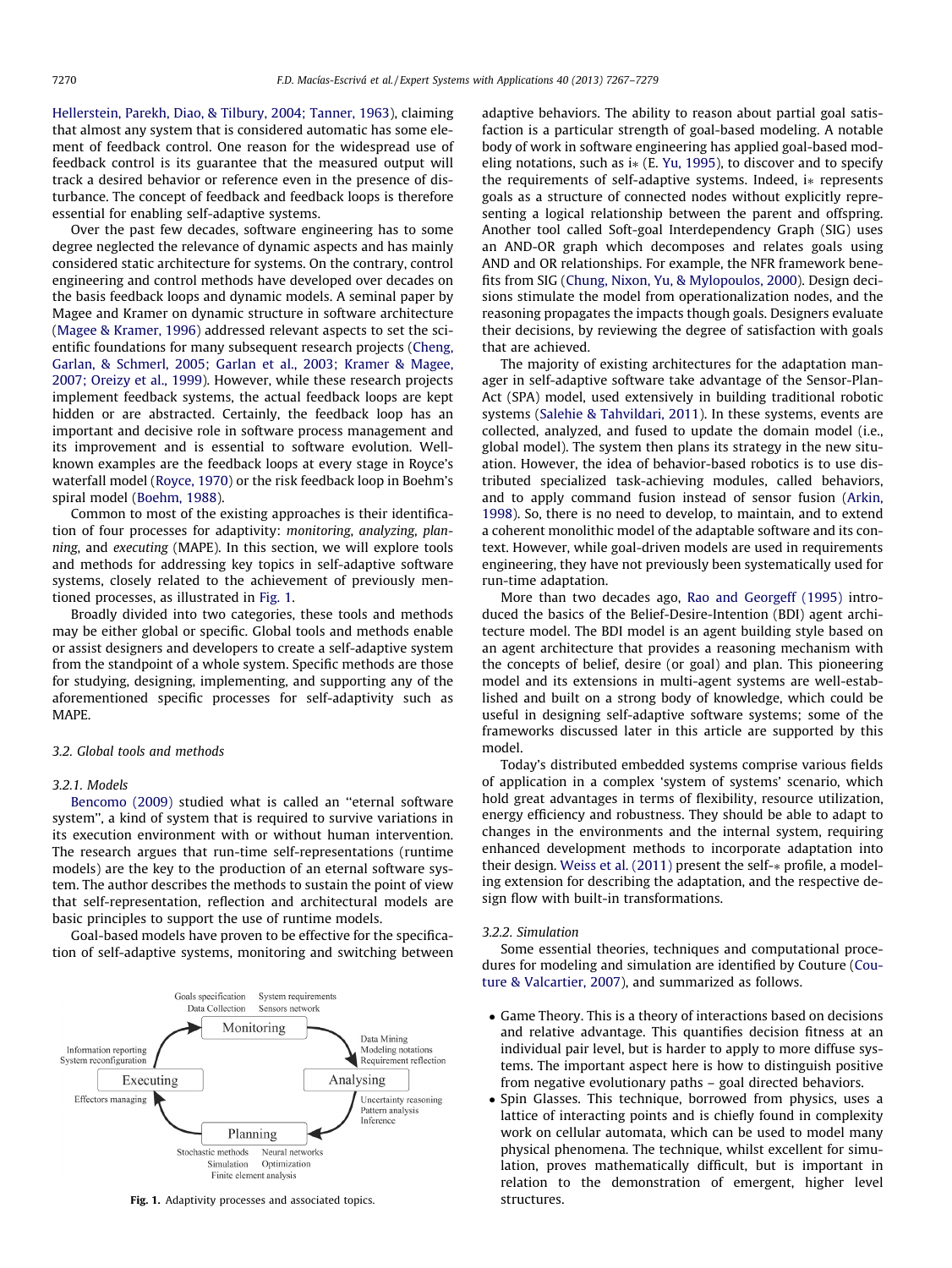- Time Series Analysis. Based on communications theory, time series analysis seeks to identify regularities in the behavior of a system over time, trying to quantify cyclic or chaotic (strange) attractors. It is often applied to financial systems. The main drawback is that the system must have a large amount of data for analysis, though its advantage is that limits can be placed on system behavior.
- Fuzzy Logic. In the analysis of nonlinear systems, fuzzy logic gives us a way of quantifying many interacting variables, generating a result that maps all possible interactions of the inputs. This technique has yet to be widely applied to complex ideas, but has importance insofar as it has the potential to treat multiple conflicting variables in decision systems.
- Multiobjective Optimization. This idea, drawn from operational research, attempts to account for the interdependency of multiple values in the real world and in combination with evolutionary computation, helps us to study the dynamics of epistatic systems and multiple global optima (Pareto fronts) common to such systems. It involves many techniques, some of which involve synergic considerations.
- System Dynamics. This computer modeling technique attempts to quantify how the dynamics of systems, based on assumptions of how the parts/variables are interconnected (their dependency structure), differs from our preconceptions about such dynamics. It highlights the difficulties of predicting actual complex system behavior when our views are constrained by the results of over-simplified reductionist experiments.
- Evolutionary Dynamics. By statistically measuring the diversity, cumulative activity and innovations of evolving systems it becomes possible to classify these in terms of their open-ended evolutionary potential. The technique allows the emergent behavior of artificial and natural systems to be determined. However, few, if any artificial systems currently show any unbounded emergent potential.
- Multi-Agent Systems. This technique, based upon artificial life ideas, studies the dynamics of collections of interacting autonomous agents. The self-organization that follows from different initial assumptions and sets of agent values helps to quantify how different features of real systems can interact and evaluates their stability to perturbations caused by changes in their internal structure and their goals. [Leitão \(2008\)](#page-12-0) has studied the design of reconfigurable manufacturing systems supported by the use of multi-agent principles; multi-agent systems, derived from distributed artificial intelligence, suggest the definition of distributed control based on autonomous agents that can perform efficient, flexible and robust manufacturing control.

Discrete Event System Specification (DEVS) ([Zeigler, Kim, &](#page-12-0) [Praehofer, 2000](#page-12-0)) is a formalism, which provides a means of specifying the components of a system (of systems) in a discrete event simulation. In DEVS formalism, one must specify basic models and how they connect up with each other. These basic models are called atomic models and larger models, which are obtained by connecting these atomic blocks in meaningful fashion, coupled models. Each of these atomic models has in-ports (to receive external events), out-ports (to send events), a set of state variables, internal transition, external transition, and time advance functions.

## 3.2.3. Architecture

New architectural concepts and services embodying layers of middleware are now possible as hardware and software artifacts become faster, cheaper, and better at a relatively predictable rate coupled with the growing acceptance of a network-centric paradigm (where distributed applications with a range of QoS needs

are constructed by integrating separate components connected by various forms of communication services).

[Schantz and Schmidt \(2002\)](#page-12-0) stated that the growing importance of middleware stems from recognition of the need for more advanced support – beyond simple connectivity – to construct effective distributed systems. For over twenty years, the industry has developed various architectural solutions based on middleware technologies to alleviate many complexities associated with developing software for distributed applications. Some of the most successful middleware technologies have centered on distributed object computing (DOC). DOC is an advanced, mature, and fieldtested middleware connectivity paradigm that also supports flexible and adaptive behavior. At the heart of distribution middleware are request brokers, such as Common Object Request Broker Architecture (CORBA) from OMG, Java Remote Method Invocation (RMI) from Sun, Distributed Component Object Model (DCOM), and Simple Object Access Protocol (SOAP) from Microsoft.

New results have emerged from the paradigm of Service Oriented Architecture (SOA). [Dustdar, Goeschka, Truong, and Zdun](#page-11-0) [\(2009\)](#page-11-0), addressed the challenges of how to adapt services, processes, and teams to changing situations by means of the SOAbased approach, comprising model-driven compliance support, runtime interaction mining, run-time management of requirements, and an explicit control-loop architecture.

The AESOP (ArchitecturE for Service-Oriented Process-Monitoring and -Control) [\(Karnousko, Colombo, Jammes, Delsing, & Bange](#page-12-0)[mann, 2010](#page-12-0)) initiative envisages a SOA approach for monitoring and control (batch and continuous processes). The SOA-based approach proposed by AESOP can, on the one hand, simplify the integration of monitoring and control systems as an application layer. On the other hand, these networking technologies can simplify the inclusion or migration from existing solutions and integration of the next generation SCADA and distributed control systems at a network layer.

[Mittal, Zeigler, Risco Martín, Sahin, and Jamshidi \(2009\)](#page-12-0) describe how various elements such as automated DEVS model generation, automated test-model generation, and net-centric simulation over SOA are put together in the DEVS Unified Process (DUNIP) [\(Mittal, 2007\)](#page-12-0). The infrastructure provides for a platform-free specification language DEVSML ([Mittal, Risco-Martin, &](#page-12-0) [Zeigler, 2007b](#page-12-0)) and its net-centric execution using a service-oriented architecture called DEVS/SOA ([Mittal, Risco-Martin, & Zeig](#page-12-0)[ler, 2007a](#page-12-0)). Both the DEVSML and DEVS/SOA provide novel approaches to integrate, collaborate, and remotely execute models on SOA.

[Nakagawa et al. \(2008\)](#page-12-0) describe an approach to developing selfadaptive systems utilizing a requirements model to build the system architecture. They illustrate the generation of system architectures by using descriptions of goal-oriented requirements analysis. Later, Nakagawa et al. ([Nakagawa, Ohsuga, & Honiden, 2010\)](#page-12-0), stated that in their framework, developers build an architecture model representing components and the connections between them first, and then implement these components by inheriting our extended behavior class in order to construct an agent corresponding to the self- $*$  system.

Finally, the IBM Autonomic Computing Architecture ([IBM-Cor](#page-11-0)[poration\)](#page-11-0) is one of the pioneering architectures for self-adaptive systems that explicitly exposes the feedback control loop mechanism and the adaptation steps as shown in [Fig. 2.](#page-5-0) Functional components and interfaces are identified for decomposing and managing the feedback loop. This architecture provides a framework for building self-managing systems as long as it constitutes a blue print for developing feedback control loops.

The competing and complementary strategies and approaches to middleware based solutions simultaneously represent a healthy and robust technical area of continuing innovation, as well as a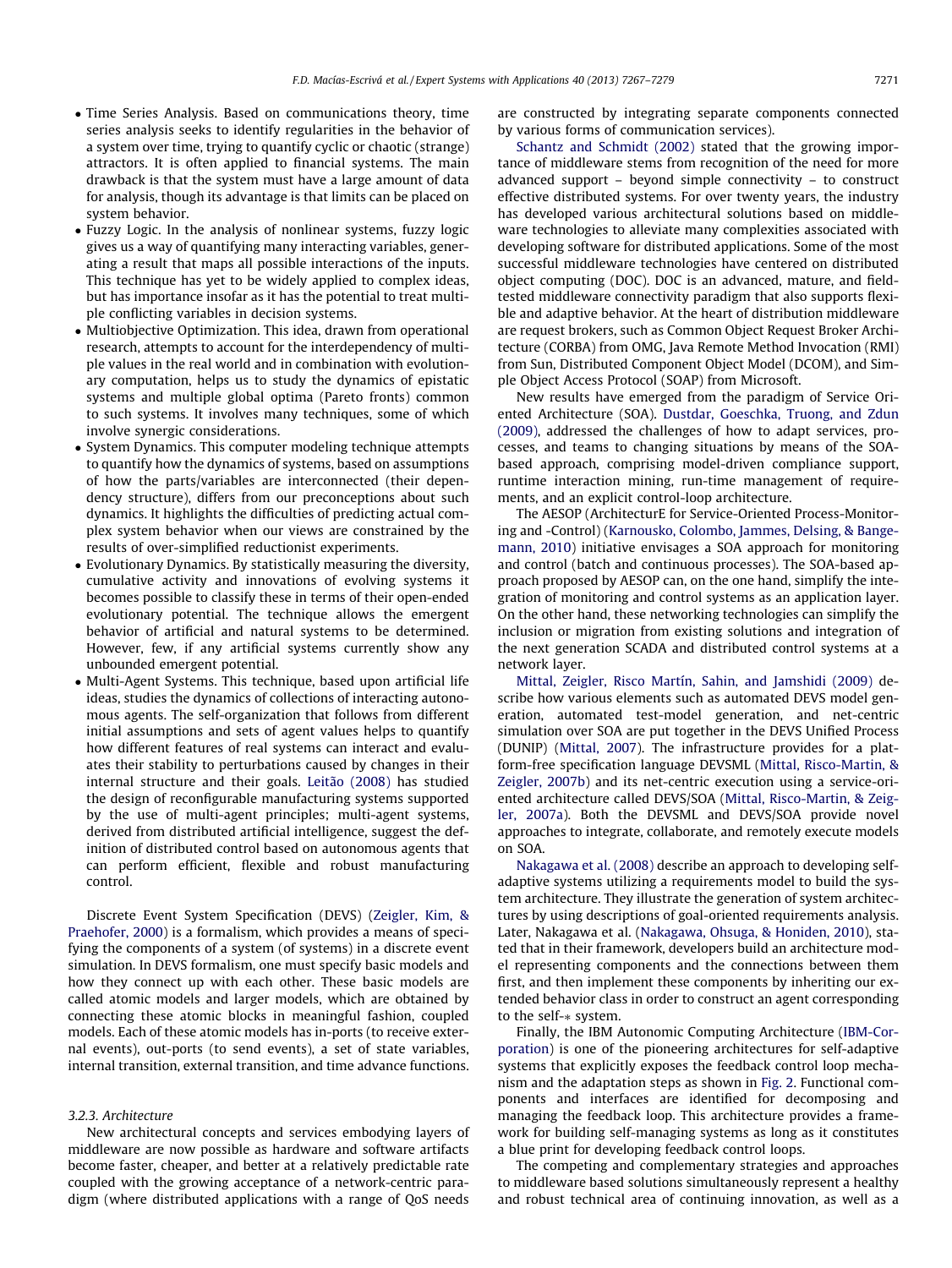<span id="page-5-0"></span>

Fig. 2. IBM autonomic computing architecture.

source of confusion due to the multiple forms of similar capabilities, patterns, and architectures [\(Schantz & Schmidt, 2002](#page-12-0)).

## 3.2.4. Frameworks

R&D into middleware patterns, frameworks, and standards for distributed systems have played a leading role in establishing the technical viability of collections of systems that can dynamically adapt, within real-time constraints, their collective behavior to varying operating conditions, delivering the appropriate application level response under these different conditions.

Two of the most representative approaches in the domain of middleware frameworks, are Java 2 Enterprise Edition (J2EE) [\(Ora](#page-12-0)[cle](#page-12-0)) and .NET [\(Microsoft\)](#page-12-0). Both approaches have introduced advanced software engineering capabilities to the mainstream IT community and incorporate various levels of middleware as part of the overall development process, although only partial support is available for adaptive performance of critical and embedded solutions. In the case of J2EE, promising extensions have been developed, some of which are discussed in this paper.

Adaptive Communication Environment (ACE) ([DOC-Group](#page-11-0)) over other host infrastructure middleware alternatives (.NET/CLR and J2EE) is another interesting solution. ACE is a freely available, highly portable toolkit that shields applications from differences between native OS programming capabilities, such as file handling, connection establishment, event de-multiplexing, inter-process communication, (de)marshaling, concurrency, and synchronization. These characteristics motivate some world-wide applications ([Schantz & Schmidt, 2002\)](#page-12-0).

The Open Services Gateway initiative (OSGi) framework [\(OSGi-](#page-12-0)[Alliance, 2012](#page-12-0)) is a modular system and services platform for Java programming language that implements a complete and dynamic component model, which is not sufficiently well addressed in standalone Java/VM environments. Applications or components (coming in the form of bundles for deployment) can be remotely installed, started, stopped, updated, and uninstalled without requiring a reboot; management of Java packages/classes is specified in great detail. The application life-cycle management (start, stop, install, etc.) is done via APIs that allow for remote downloading of management policies. The service registry allows bundles to detect the addition of new services, or the removal of services, and adapt accordingly. Some authors [\(Choonhwa & Nordstedt, 2003;](#page-11-0) [Gu, Pung, & Zhang, 2004; Helal et al., 2005; Jonghwa, Dongkyoo,](#page-11-0) [& Dongil, 2005\)](#page-11-0) have used the OSGi framework for the development of adaptive software systems. Some widely used current framework implementations, all under open source licenses, are, for instances, Knopflerfish, Apache Felix, Concierge OSGi and Equinox.

JADE (Java Agent DEvelopment Framework) ([Telecom-Italia\)](#page-12-0), a software framework fully implemented in Java, provides a multithreaded programming style for constructing agents. It simplifies the implementation of multi-agent systems through a middleware that complies with Foundation for Intelligent Physical Agents (FIPA) specifications and through a set of graphical tools that supports the debugging and deployment phases. The agent platform can adopt a cross-machine distribution (not even needing to share the same OS) and the configuration can be controlled via a remote GUI. The configuration can be even changed at run-time by moving agents from one machine to another, as and when required. JADE allows developers to describe concurrent behaviors on it, which can be a foundation for constructing multi-processes on self- $*$ systems.

JADE provides a multi-threaded programming style for constructing agents, although by itself it provides no support to the agent building style of the BDI model. The Jadex ([Pokahr, Braubach,](#page-12-0) [& Lamersdorf, 2003](#page-12-0)) framework implements a BDI-infrastructure for JADE agents, in order to provide a reasoning mechanism with the belief, desire (or goal) and plan concepts. This framework is also used as a platform for self- $*$  systems. Since developers can describe plans and these activating conditions in Jadex, it satisfies the autonomous activation requirement; however, it requires developers to describe the relationship between plans and goals, and this makes it difficult to understand the concurrent processes.

Some effort has also gone into DEVS formalism, mainly aiming at support for multiplatform simulation capability as provided by DEVS/SOA framework. It consists of distributed simulation between different DEVS platforms or simulator engines such as DEV-SJAVA and DEVS-C++, on Windows or Linux platforms.

## 3.3. Specific tools and methods

Specific tools and methods are those that support one or more specific tasks for self-adaptivity: monitoring of the managed system or the environment to collect data for adaptation, analysis of the monitored data to take adaptivity decisions, planning to determine the steps to achieve adaptivity, and the execution of the steps of the plan to achieve adaptivity.

## 3.3.1. Feedback control loops

Feedback control loops are considered a key issue in pursuing self-adaptivity for any system, because feedback control supports the four above-mentioned processes as inherent to adaptation: MAPE. The classic structure of a feedback control loop is depicted in Fig. 3.

Core to the design of a feedback control loop is the choice of controller. One of the most used so far is the PID (Proportional-Integral-Derivative) controller ([Franklin et al., 2006](#page-11-0)) with regard to precision and stability ([Peng, Chen, Yu, & Zhao, 2010](#page-12-0)). PID



Fig. 3. Block diagram of a feedback control loop.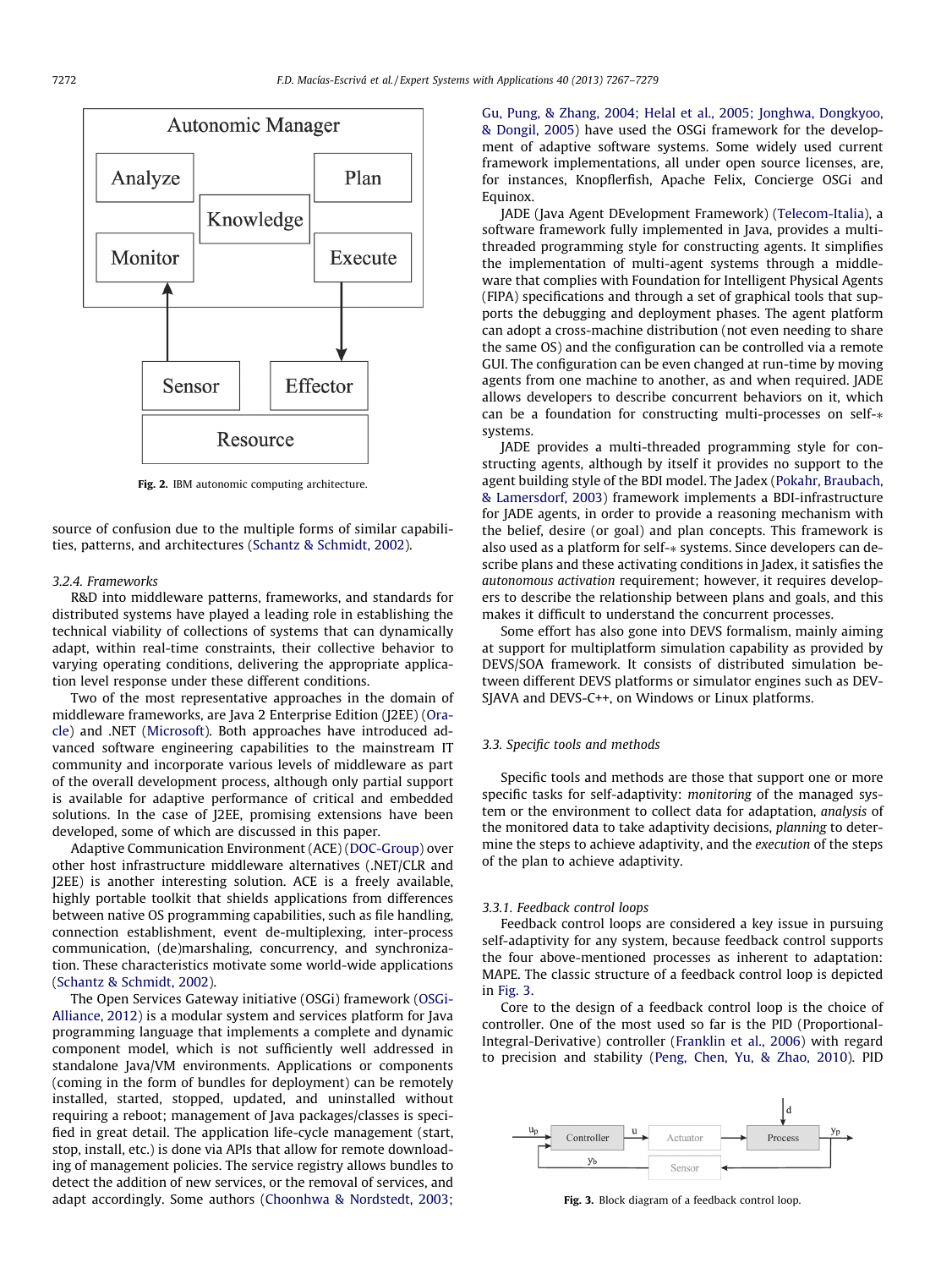controllers are usually the best choice, where only rough knowledge of the underlying process is available ([Bennett, 1993\)](#page-11-0).

[Brun et al. \(2009\)](#page-11-0) consider that adaptive control in control theory involves modifying the model or the control law of the controller to be able to cope with slowly occurring changes in the controlled process. Therefore, a second control loop is installed on top of the main controller. This second control loop adjusts the controller's model and operates much slower than the underlying feedback control loop. For example, the main feedback loop, which controls a web server farm, reacts rapidly to bursts of Internet load to manage QoS. A second slow-reacting feedback loop may adjust the control law in the controller to accommodate or to take advantage of anomalies emerging over time. New approaches based on adaptive observers and artificial neural networks have also been applied to mobile robots with limited information ([Bong](#page-11-0) [Seok, Jin-Bae, & Yoon-Ho, 2011\)](#page-11-0).

## 3.3.2. Decision-making

Some researchers have constructed software to carry out decision-making process by using rule-based approaches or control theory. In some cases, decision-making systems are inspired by biological processes, such as the human nervous system and emergent behavior in insect species that form colonies [\(McKinley,](#page-12-0) [2004](#page-12-0)).

According to MAPE methodology, when the alternative actions have been analyzed, decision-making is applied to decide (to plan) which actions will be performed, if any. Context information may also be used during adaptation planning and decision-making ([Gjorven, Eliassen, & Aagedal, 2006\)](#page-11-0). Therefore, Adaptation Planning, Decision-making and Context Sensing and Reasoning services should be provided as part of any self-adaptive service platform.

Among the different forms of decision-making noted by [Roy](#page-12-0) [\(1996\)-](#page-12-0)selecting, sorting, ranking, and description- the decisionmaking process in self-adaptive software is closer to the selecting format. The decision-making process basically addresses an action selection problem, in order to select a proper action from a finite set of alternatives ([Salehie & Tahvildari, 2011\)](#page-12-0). In a goal-driven approach the problem of decision-making can be defined as:

Given an adaptation goal set G, an adaptation action set AC, and an attribute set AT from a software system, the problem is how to build a goal-action-attribute model and to select the appropriate action  $ac_i$  at run-time, to satisfy goals under different conditions.

This problem has some similarity to decision-making problems in robotics and agent-based systems. Most existing solutions for self-adaptive software benefit from the Sensor-Plan-Act (SPA) model, used extensively in building traditional robotic systems. In a goal-driven model, decision-making mechanisms can perform in two general competitive and cooperative forms. Goals compete with each other when selecting the next action in competitive decision-making procedures, whereas in the cooperative form, the preferences of goals are combined and fused to determine what to do next. In the cooperative category, [Arkin \(1998\)](#page-11-0) suggested that super-positioning (vector addition) is the most straightforward method, if it is feasible. In the competitive methods, arbitration is a way to select one goal (winner-takes-all), e.g., based on predefined priorities. [Maes \(1994\)](#page-12-0) argued that autonomous agents with no explicit goals and goal-handling capabilities will lead to significant limitations in their operation, and went on to propose a less autocratic method: an activation network for actions, in order to facilitate dynamic action selection based on stimulated goals or actions.

A notable point about a goal-driven decision process is that it may not be possible or even efficient to use automated planning, in this case, reactive planning. Planning can be an appropriate option for self-healing, but is generally not effective for self-optimizing [\(Salehie & Tahvildari, 2011](#page-12-0)). Therefore, having a goal-based decision-making mechanism does not necessarily mean that a planning-based approach is employed.

There are more ''democratic'' ways of decision-making, based on adopting a voting mechanism. In general, voting-based mechanisms can arguably be placed in the competitive category. Their social choice methods and voting games are well known in cooperative game theory, in order to combine decisions made by agents.

Decision-making problems have been extensively studied in many fields. The selection of an action from a set of alternatives becomes harder when the decision-making process involves several criteria rather than a single criterion. These types of problems are known as Multi-Criteria Decision-Making (MCDM) problems. [Sridhar, Madni, and Jamshidi \(2009\)](#page-12-0) proposed an innovative mechanism for MCDM problems, with decision-making at the coordinator level, based on several competing and/or contradicting criteria that exist in systems within an SoS.

They generalize the problem of MCDM in the following way ([Sridhar et al., 2009\)](#page-12-0):

Let  $\Omega = \{s_1, s_2, \dots, s_m\}$  and  $X = \{x_1, x_2, \dots, x_m\}$  be a set of alternatives and a set of criteria, respectively. The decision-making process proceeds by formulating a matrix A with set of criteria and set of alternatives, given by:

$$
A = \begin{pmatrix} a_{11} & a_{12} & \dots & a_{1n} \\ a_{21} & a_{22} & & a_{2n} \dots & a_{mn} \\ a_{m1} & a_{m2} & \dots & a_{mn} \end{pmatrix}
$$

Each entry  $(a_{ii})$  denotes the degree to which the criterion  $(x_i)$  is satisfied by the alternative  $(s_i)$ . The idea is now to reduce the multicriteria problem into a single global criterion problem, by aggregating all the elements of matrix A, given by  $a = H(a_1, a_2, \ldots, a_{mi})$ , with H as the aggregation operator. The most common aggregation operator is the weighted arithmetic mean. In a later work, [Sridhar et al.](#page-12-0) [\(2009\)](#page-12-0) investigated the pitfalls of common aggregation operators (such as weighted mean) and provided a countermeasure for aggregating criteria without using common aggregators.

[Sawyer et al. \(2010\)](#page-12-0) proposed a mathematical framework that supports decision-making over requirement alternatives; the parameters for the decision model should be measurable so that they can be related to the data collected during system monitoring; and the computational complexity of the decision model should be such that it can be evaluated efficiently at run-time. This framework is built on existing outranking and interactive approaches to multi-criteria decision-making [\(Roy, 1996](#page-12-0)), as well as on research evaluating alternatives and dealing with conflicts in goal models.

In technical terms, cognitive decision-making is generally understood as mimicking a human-like complex mental decision process. Implementations often rely on incremental and recursive reasoning and on inference processes closely associated with machine-learning strategies to refine rule sets and to resolve conflicts ([Bochow & Emmelmann, 2011\)](#page-11-0). The human being, when making decisions, tends to work with vague or imprecise concepts, which can often be expressed linguistically. One way of modelling decision-making processes is based on the theory of Approximate Reasoning (AR), which enables certain classes of linguistic statements to be treated mathematically. The foundation of AR is Zadeh's theory of Fuzzy sets, which sets out to preserve the approximate nature of human reasoning rather than trying to avoid it. His viewpoint is that this element of imprecision is an important factor contributing to human intelligence [\(Zadeh, 1965\)](#page-12-0). Fuzzy systems, neuro-fuzzy systems, and theoretical development related to Fuzzy Logic and applications are very active research topics, a thorough review of which lies outside the scope of this paper. A complete survey on hybrid expert systems is provide in [Sahin, Tolun, and](#page-12-0)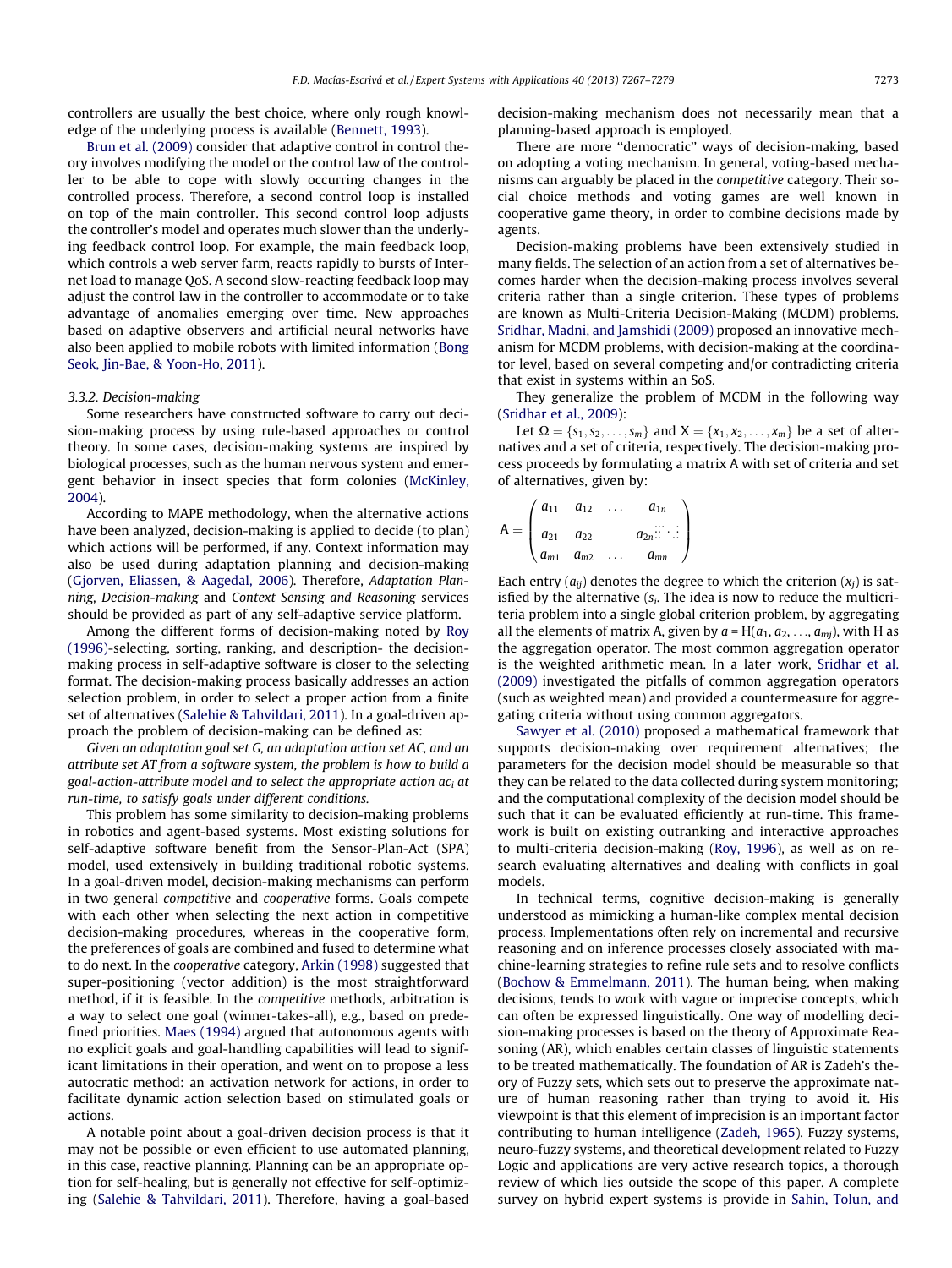[Hassanpour \(2012\)](#page-12-0). There is a clear trend in neuro-fuzzy and rough neural expert systems' areas with the aim of enabling self-adaptivity. A novel design of an adaptive neuro fuzzy inference system (ANFIS) for estimation contact forces of a robotic manipulator in proposed in Petković, Pavlović, Ćojbašić, and Pavlović (2013). Self-adaptivity is indeed fostering the dynamic adjustment of the searching space according to the performance indices [\(Hung &](#page-11-0) [Lin, 2012; Wu, 2011](#page-11-0)).

Formal language and specification plays an important role in supporting predictable dynamic reconfiguration, metadata, component descriptions, and policies, making them all available at run-time. It is likely that several different languages for the various elements mentioned above would be required. Each could be an extension of an existing language, or could be brand new, but each should be as ''formal'' as possible, in order to allow run-automated reasoning at the semantic level, for example in determining substitutability of services, acceptable degraded performance characteristics etc. The essential forms of specification are: description of patterns; self-description of components; specification of metadata; and specification of policies. Each of these forms of specification may be used in either design-time or run-time decision-making processes ([Di Marzo-Serugendo et al., 2007](#page-11-0)).

## 3.3.3. Requirements engineering

Adaptive software systems are increasingly being used in various domains, such as medical community, software industry, manufacturing and services of all kinds. Therefore, understanding the requirements of an adaptive software system is critical to successful development and deployment, as a means of taking advantage of adaptation semantics that describe how systems behave during adaptation.

[Sawyer et al. \(2010\)](#page-12-0) argued that requirements for self-adaptive systems should be run-time entities that can be reasoned, in order to deal with the uncertainty of unanticipated contexts that prompt new requirements, to understand the extent to which these requirements are satisfied at any one time, and to support adaptation decisions that can take advantage of the systems' self-adaptive machinery. They take inspiration from the fact that explicit, abstract representations of software architectures used to be considered design-time-only entities, but computational reflection showed that architectural concerns could be represented at run-time too, helping systems to reconfigure themselves dynamically as the context changed.

Architectural reflection provides another viewpoint on how requirements may become run-time artifacts. Architectural reflection involves introspection of the underlying component-based structures. It is arguable that the same principles may be applied that permit introspection and reasoning based on (meta-) models of requirements at run-time [\(Sawyer et al., 2010](#page-12-0)). Requirement reflection enables self-adaptive systems to revise and to re-evaluate design-time decisions at run-time, when more information can be acquired on these by observing their own behavior. Current work on computational reflection offers a potential way to structure the run-time relationship between the requirements model and the architecture.

The KAOS methodology [\(Dardenne, van Lamsweerde, & Fickas,](#page-11-0) [1993\)](#page-11-0) provides a graphical way to present the adaptation semantics. [Brown et al. \(2006\)](#page-11-0) identified high-level objectives for each adaptation semantics and represented them as the corresponding KAOS goal entity. Different states in the adaptive semantics have also been identified and represented on the basis of KAOS requirements. [Nakagawa et al. \(2008\)](#page-12-0) also use KAOS as a method for analyzing and modeling goal-oriented requirements for constructing a self-adaptive system.

In principle, a controller at runtime can monitor the change impact on quality requirements of the system, update the expectations and priorities from the environment, and take reasonable actions to improve the overall performance. In practice, however, existing controllers are mostly designed for tuning low-level performance indicators rather than high-level requirements. [Peng](#page-12-0) [et al. \(2010\)](#page-12-0) proposed a theoretical self-tuning method, by linking overall satisfaction to a business value indicator as feedback, that can dynamically adjust the tradeoff decisions as a result of different quality requirements.

In goal-based modeling approaches, it is common practice to build a structure to relate goals, attributes, and actions [\(Salehie &](#page-12-0) [Tahvildari, 2011](#page-12-0)). In software engineering, goals are mainly defined and utilized in requirements specification, such as  $i*$  ([Yu,](#page-12-0) [1995\)](#page-12-0) and SIG ([Chung et al., 2000](#page-11-0)). Used in this way, goal-based models have proven to be effective for the specification of requirements of a self-adaptive system and for the specification of monitoring and change between adaptive behaviors; a consequence of their ability to reason about partial goal satisfaction, an accepted particular strength of goal-based modeling.

Close collaboration between requirement engineers and software architects for self-adaptive systems can also provide very promising benefits [\(Bencomo, Grace, & Sawyer, 2009](#page-11-0)). Decisions made about the computational architecture can give early feedback and enable analysis during the requirements specification. A self-adaptive system can be modeled as a collection of target systems, each of which correspond to, and operate within, a state of the environment.

Adaptivity is usually described through a set of properties called self-⁄ properties, such as self-configuring, self-healing, self-optimizing, and self-protecting properties, among numerous self-\* properties reported in the state-of-the-art, as being aligned with non-functional requirements (NFR) and software quality factors. Therefore, it is quite important to analyze goals at run-time, given that they provide requirements traceability, or 'requirements reflection' ([Bencomo, Whittle, Sawyer, Finkelstein, & Letier, 2010\)](#page-11-0).

## 3.4. Limitations to go beyond the state of the art

Along with other researchers [\(Brun et al., 2009; Dustdar et al.,](#page-11-0) [2009; Müller, Pezzè, & Shaw, 2008\)](#page-11-0) in the field of software engineering, we strongly support hidden, abstracted, dispersed, and internalized feedback loops when presenting and documenting the architecture of an adaptive system. Commonly used software modeling notations (e.g., UML) provide no means of describing and analyzing control and procedure to deal with uncertainty. Furthermore, the lack of a notation implies the absence of an explicit task to document control, which would in turn imply a high risk of failure, when explicitly designing, analyzing, and validating the feedback loops ([Brun et al., 2009\)](#page-11-0).

The most successful attempt to overcome the previously mentioned lack of notation for control loops was the XML-based markup language, SCXML (State Chart XML: State Machine Notation for Control Abstraction) ([W3C, February 2007\)](#page-12-0). It provides a generic state-machine based execution environment founded on Harel state charts. SCXML is able to describe complex state-machines. For example, it is possible to describe notations such as sub-states, parallel states, synchronization, or concurrency, in SCXML. This standard has evolved from a specific domain standard (CCXML, designed to support call control features in voice applications), to become a general-purpose event-based state machine language.

The incorporation of closed-loop mechanisms into software systems is imperative, so that they can adapt themselves to changing conditions. Regarding the scale of existing software applications, their dynamic environments, and variable system requirements, the software operation management is often costly, time-consuming, and likely to be error-prone. This problem can be attributed to the open-loop structure of many existing software systems, and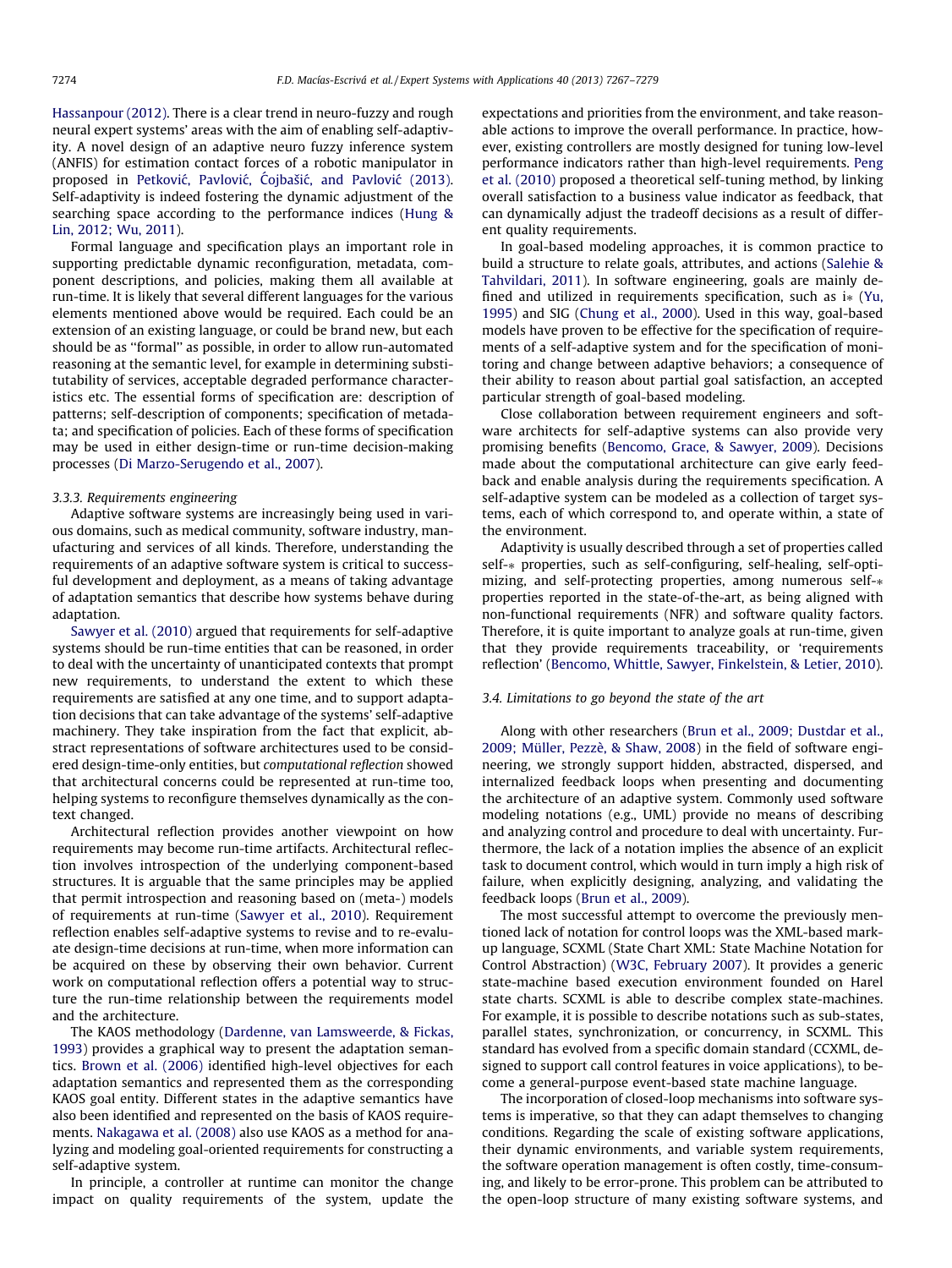the need for continuous human supervision. One of the shortcomings of software engineering for self-adaptive applications is the lack of actual case studies. Very limited scenarios are nowadays available such as toy applications. Moreover, some scenarios of self-adaptive software allow no adaptation at an application level. The control actions are mainly focused on the middleware, server, network, and even the operating system.

Current approaches to decision-making in adaptive software have been effective in certain domains, but environmental dynamics and software complexity have limited their general application ([McKinley, 2004](#page-12-0)). Another reported issue is the inefficiency of the decision-making mechanism, which should be considered a current limitation concerning system performance.

Goal-based approaches to adaptivity are not widely addressed in many research efforts in the self-adaptive software area ([Salehie](#page-12-0) [& Tahvildari, 2011](#page-12-0)). The well-established goal models in requirements engineering (RE) are basically designed for development time. Their purpose is to analyze different design decisions for software engineers instead of focusing on run-time evaluation of goals for automated decision-making.

[Leitao \(2009\)](#page-12-0) stated that adaptation in SoS poses important future challenges. For example, how to adapt their emergent behavior using learning algorithms is still a long way off being answered.

## 4. Application domains: challenges and opportunities

This section enumerates some important applications and application domains of self-adaptive systems. Although not an exhaustive list, we have tried not to restrict ourselves to the standard range of finance, healthcare, aerospace and military applications for system of systems (SoS) and self-adaptive software systems.

Subsequently, current challenges and research opportunities will be discussed, based on weaknesses in the way adaptation concepts are applied at present and on the valuable work done over the last decade in this field.

## 4.1. Applications and application domains

It should be noted that normally there is a mix of domains in every application, although one or more can be predominant, for example, sensors, wireless devices, embedded systems, and of course, software systems, are part of the majority of other domain applications. Hence, we should examine the following from a standpoint of integration with multidisciplinary concepts very much in mind.

## 4.1.1. SoS and intelligent infrastructure systems

Infrastructure Systems, providing services such as energy, transport, communications, and clean and safe water are vital to the functioning of modern society ([Jamshidi, 2008\)](#page-11-0).

Thissen and Herder ([Jamshidi, 2009\)](#page-12-0) illustrated the application of systems of systems concepts with reference to a possible transition of the energy system toward sustainability, where they took a model-based analytic approach to systems. In a second case study, they illustrated the application of different system of systems modeling techniques to the possible design and implementation of flexible multi-fuel energy provision in the Netherlands.

As part of a European initiative, the MULTIFORM project [\(Hüf](#page-11-0)[ner, Fischer, Sonntag, & Engell, 2012\)](#page-11-0) will enhance tool support of an integrated model-based design process of the physical system, the controllers, and the communication and software infrastructure for the integrated control design of large and complex networked systems.

#### 4.1.2. Sensor networks and embedded systems: DEMANES approach

The main purpose of sensor networks is to utilize the distributed sensing capability provided by tiny, low-powered, and lowcost devices. Multiple sensing devices can be used cooperatively and collaboratively to capture events or to monitor space more effectively than a single sensing device [\(Jamshidi, 2009\)](#page-12-0). The realm of sensor networks ranges from the environmental to the military, including manufacturing, commercial and health systems, to name but a few. The heterogeneity of devices and ever-changing scenarios and requirements, provides a tremendous opportunity for case studies in self-adaptive software systems.

Genie models have been used to develop GridStix, a grid-enabled wireless sensor network for flood management that has been deployed (in prototype form) on the flood plain of the River Ribble in North Yorkshire, England [\(Bencomo et al., 2008\)](#page-11-0). Its Gridkit middleware runs on every sensor and creates a self-managing sensor network that is capable of reacting to changing conditions and node failures caused by the flooding to provide a continuous flow of environmental information.

Another application is the self-adaptivity of a sensor network deployed for a wide area surveillance task. To that end, Rogers et al. considered a wide area surveillance problem based upon a simulation of an urban settings (using the Robocup Rescue Simulation Environment -see [http://www.robocuprescue.org/\)](http://www.robocuprescue.org/) [\(Rogers,](#page-12-0) [Jennings, & Farinelli, 2009\)](#page-12-0).

The CHOSeN project (www.CHOSeN.eu) aims to develop application-specifically adaptable communication technologies enabling the real deployment of smart wireless sensor networks in largescale, performance-critical application fields such as the automobile and aeronautic sectors.

The GINSENG project (www.ict-ginseng.eu) planned a significant advance beyond the state-of-the-art by developing a novel performance controlled WSN that is designed for use in a range of industrial environments. GINSENG, which ended in February 2012, deals with QoS at the communication level. Its results indicate that devices can be given the ability to determine communication QoS. This can then be offered as a service to a global device, while subsystem and functionality integration is addressed by AESOP [\(Kar](#page-12-0)[nousko et al., 2010](#page-12-0)).

Another European project is WIDE (Decentralized and Wireless Control of Large-Scale Systems – see http://ist-wide.dii.unisi.it), an advanced control and real-time optimization of large-scale and spatially distributed processes based on the integrated use of distributed model predictive control and wireless sensor feedback.

A further research area for providing self-adaptive functionalities consist of middleware-based approaches. In the RUNES project ([Batori, Theisz, & Asztalos, 2012](#page-11-0)), a component based middleware for reconfigurable networked embedded systems and wireless sensor networks was investigated. Heterogeneity is supported by installing the middleware on top of different supported operating systems for different types of hardware platforms.

The DEMANES project (www.demanes.eu) is a new on-going research initiative in the field of design, monitoring and operation of adaptive networked embedded systems. The goal of DEMANES is to provide a framework and component-based methods and tools for the development of run-time adaptive systems, making them capable of reacting to changes in themselves, in their environment (battery state, availability and throughput of the network connection, availability of external services, etc.), in user needs (requirements), and in changing contexts.

DEMANES combines recent advances from systems and control engineering, in order to move beyond the state of the art. The concept, methodology and tools developed in DEMANES will be validated and demonstrated in three case studies: smart safe and secure urban transport and environment, smart airport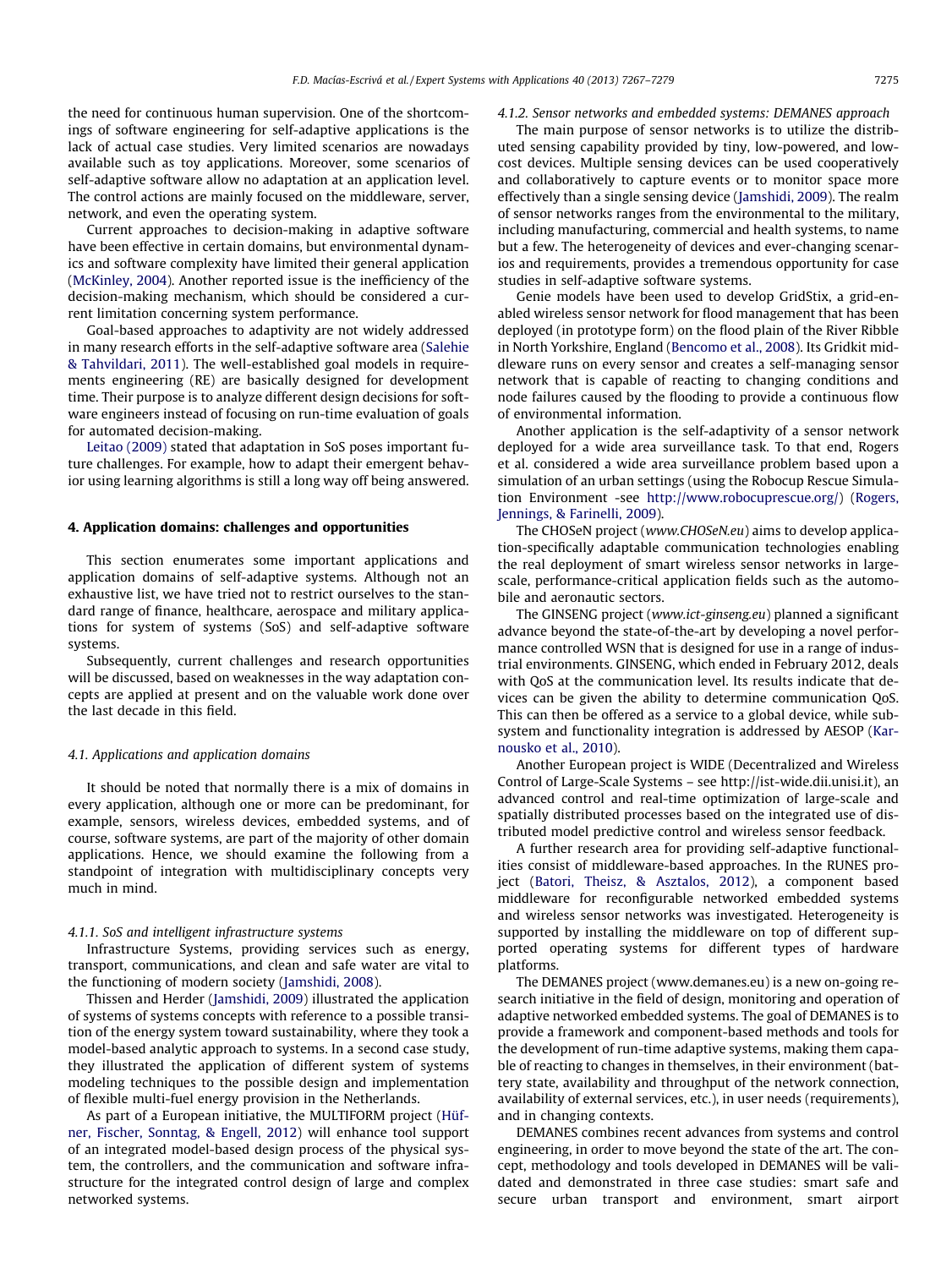

Fig. 4. The concept of the DEMANES project.

management and cooperating sensors at home. Run-time adaptivity makes the systems capable of reacting to changes in themselves, in their environment (battery state, availability and throughput of the network connection, availability of external services, etc.) and in user needs (requirements). The concept of DEM-ANES is depicted in Fig. 4.

DEMANES follows a strict model-based approach spanning all phases of system development, testing, deployment and operation. The component and composition models used in formalizing the design alternatives are refined during the development process and assist with the quantitative evaluation of alternatives (i.e., guiding the designer to make the proper design choices). Relevant subsets/aspects of the models are brought over to the executable system to facilitate self-organization and self-optimization. The DEMANES project aims to develop a smart integrated tool chain, reusable components and a framework for the design, implementation, testing, validation and operation of adaptive networked embedded systems. In addition to the tool chain, DEMANES will further deliver a model-driven design methodology, reference designs for characteristic dependable, real-time distributed systems and a pilot implementation of a runtime platform for applications designed according to the methodology developed. The platform will provide for system's self-awareness by means of performance monitoring, runtime functional contract checking, monitoring of real-time properties and reconfiguration.

## 4.1.3. Social services

Social services and applications are reflecting how new selfadaptive functionalities can tackle relevant aspect. A clear sample, is how a simple method for categorizing resources on social tagging systems can be self-adaptive, scalable and implementable in any real social tagging system ([Córdoba, Astrain, Villadangos, &](#page-11-0) [Echarte, 2013\)](#page-11-0).

Another area is the health-related services. The backbone of network-centric health care operations is a set of interconnected web-enabled information networks with intelligence capabilities that support the seamless transfer of all necessary data and information to the point of health care delivery so that the doctor or decision-maker's choices are always based on the best possible data, information, and knowledge ([Jamshidi, 2009\)](#page-12-0).

Decision-making has also become a key process in the novel approach based on system of systems (SoS) applied to dispute management systems. Increasing attention has focused on more effective dispute avoidance and resolution due to the significance of the costs associated with disputes. Many researchers have attempted to develop systems that aim to manage disputes by providing dispute evaluation ([Ilter, 2011](#page-11-0)). SoS approach can be useful in this domain because, while maintaining the same amount of management and resources as before, more precise results can be obtained from each system in the decision-making processes of the users.

Aggressive and conservative bidding strategies reinforce adaptation in the variations of resource availability in ad hoc grids. [Li](#page-12-0) [and Li \(2012\)](#page-12-0) proposed an ad hoc grid resource management system, the producers and consumers of the ad hoc grid resource are modeled on the self-interested decision-makers described in microeconomic theory.

## 4.1.4. Manufacturing industry

The AESOP ([Karnousko et al., 2010](#page-12-0)) initiative comprises a SOA approach for monitoring and control of Process Control applications (batch and continuous process). Large process industry systems are a complex (potentially very large) set of (frequently) multi-disciplinary, connected, heterogeneous systems that function as a complex system of which the components are themselves systems. The proposed approach can simplify the integration of monitoring and control systems on application layer.

## 4.1.5. Traffic and transportation

R&D is currently directed at the domain of Air Traffic Control (ATC), to improve the way in which operators perceive and understand complex situations. The solutions that have been found contribute to building an understanding of complex situations easily and quickly in high-stress situations. Militarily complex operations using complex systems present similar problems and needs ([Cou](#page-11-0)[ture & Valcartier, 2007](#page-11-0)).

National transportation systems are collections of networks composed of heterogeneous systems (sector). Research on each sector is generally conducted independently, occasionally missing important interactions between sectors, or even within a sector ([Jamshidi, 2009\)](#page-12-0). A systematic method for modeling these interactions is essential to the formation of a more complete model and understanding of any transportation system, enabling them to apply the body of knowledge accumulated over recent years in the fields of SoS and adaptive systems.

An application for an Automatic Guided Vehicle (AGV) transportation system illustrates the self-adaptive value of multi-agent systems. One remarkable implementation of this idea is the  $Emc<sup>2</sup>$ (Egemin Modular Controls Concept-see http://emc2.egemin.com) approach. This is an R&D project which has applied agent technology to the development of a self-adaptive control system for an automated transportation system.

## 4.1.6. Software industry

Some antivirus systems (e.g., IBM's AntiVirus) apply knowledge of the behavior of biological systems such as cells and social insects as their inspiration for implementing emergent computing solutions.

Denneberg and Fromm attempted to develop open software for autonomous mobile robots. The open software concept for autonomous robots (OSCAR) is based on a layered model with four software levels: command layer, execution layer, image layer, and hardware layer [\(Jamshidi, 2009](#page-12-0)).

Controlling many cooperative robots is no easy task. The software needed is complex and must allow multitasking. Many developers have begun using real-time operating systems (RTOSs) to mitigate the complexity. In addition to their precise synchronization of multiple events, RTOSs provide the application programmer with predefined system services and varying degrees of hardware abstraction, both of which aim to make software development easier and more organized [\(Jamshidi, 2009\)](#page-12-0).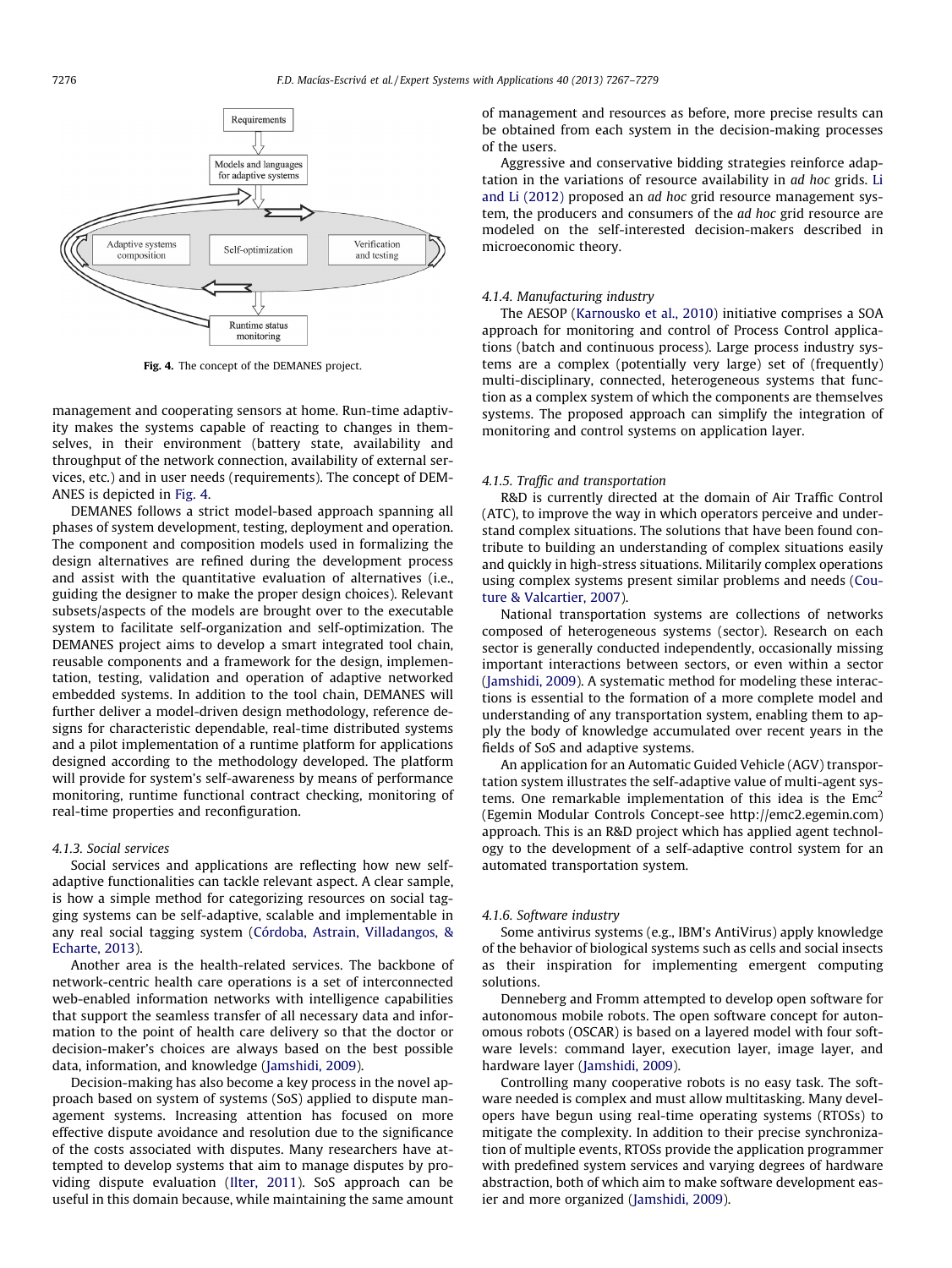#### 4.2. Challenges and opportunities

A well-known problem with self-adaptive systems is that users may not understand or trust them. Such a lack of intelligibility can mean that users may cease to use a self-adaptive system. One wellstudied approach to addressing this problem is to provide humanreadable explanations of adaptive behavior. The intuition is that if users can query the system's decisions, they are is less likely to abandon it and may, indeed, accept the system's choices over their own, which may not be based on a full understanding of the system and the context ([Sawyer et al., 2010](#page-12-0)).

[Yu, Threm, and Ramaswamy \(2011\)](#page-12-0) suggested that, as control theory has been successfully applied in robotics, self-adaption, self-management, and additional areas, it is time to consider combining control theory with complex systems theory to produce real-time intelligence in software systems. They also point out the importance of studying how a software agent or system could adjust its structure and response behavior to fit the natural environment better, by exhibiting: adaptation, cooperation, or, selforganization, evolution, and emergence.

Researchers in the self-adaptive software domain subscribe to the view that deciding is a vital process (among others pointed out by [Oreizy et al. \(1999\)\)](#page-12-0), and that decision-making remains a challenge, as noted by [Salehie and Tahvildari \(2005\)](#page-12-0) and [McKinley](#page-12-0) [\(2004\)](#page-12-0). Existing solutions for self-adaptive software, and more broadly for autonomic systems, have still not addressed all the requirements of a desired decision-making process. Maes enumerates several specific requirements in [Maes \(1994\)\)](#page-12-0): finding good enough actions, minimizing back and forth switching between actions that contribute to distinct goals, and never getting stuck in a loop or deadlock situation to satisfy an unattainable goal, are some of these requirements ([Salehie & Tahvildari, 2011](#page-12-0)).

However, no single set of criteria and metrics exists for verifying that a solution complies with these requirements. [Gjorven](#page-11-0) [et al. \(2006\)](#page-11-0) discussed the applicability of some quality factors for adaptation, but there are notable difficulties for evaluating most of the quality aspects of adaptation [\(Salehie & Tahvildari,](#page-12-0) [2011\)](#page-12-0).

Related to the area of producing real-time intelligence in software systems [Yu et al. \(2011\)](#page-12-0) have devised a challenge for understanding how global features and structures emerge from simple local interactions and how new levels of components are formed within complex natural processes and the development of social systems.

Building self-adaptive software systems in a cost-effective and predictable manner is a major engineering challenge. New theories are needed to accommodate engineering procedures, in systematic, traditional top-down approaches and bottom-up approaches. A promising starting point to meet these challenges is to bring together suitable control methods and theoretical approaches for the creative design of self-adaptive software systems.

## 4.3. How to go beyond the current state of the art

One of the trends driving researchers and practitioners is multilayered architectures (i.e., applications, middleware, network and operating system infrastructure), focused on application composition from reusable components. This middleware-centric, multi-layered architecture descends directly from the adoption of a network-centric viewpoint brought about by the emergence of the Internet and the componentization and commoditization of hardware and software ([Schantz & Schmidt, 2002](#page-12-0)).

The new generation of architectures should enable desired future development, by rapid prototyping, development and deployment of on demand services, with the purpose of enhancing flexibility, communication performance, robustness, and scalabili-ty ([Letaifa, Haji, Jebalia, & Tabbane, 2010](#page-12-0)).

While self-adaptive software systems are being adopted in more domains, it is imperative to re-formulate, or evolve current methods and tools related to feedback loops. A clear target is therefore to hybridize concepts and method from control engineering, artificial intelligence, computer science and cybernetics, to be jointly adapted and applied to software-intensive self-adaptive systems.

We would emphasize that feedback control loops, although implicitly contained in many existing software systems, have to be made more explicit, before they become a first-class citizen of architecture, design, and infrastructure support [\(Müller et al.,](#page-12-0) [2008](#page-12-0)).

On the topic of requirements engineering, we propose to explore the use of non-uniform methods of requirements engineering, in order to deal with non-homogeneous contexts. In consequence, we outlined a diagram of context types versus methods, as shown in Fig. 5.

Operational (real-time) decision-making is supported by two sets of technologies (i.e., information and decision technologies) and underpinned by three disciplines: data fusion/analysis, decision modeling, and systems engineering ([Tien, 2009](#page-12-0)). Data fusion/analysis methods include data mining, visualization, data management, probability, statistics, quality, reliability, fuzzy logic, multivariable testing, and pattern analysis; however, real-time data fusion/analysis is more complex and requires additional research. Decision-modeling methods include discrete simulation, finite element analysis, stochastic methods, neural networks, genetic algorithms, optimization, and so on; however, real-time decision modeling, like real-time data fusion/analysis, also requires additional research, especially since all steady-state models become irrelevant in a real-time environment. Systems engineering includes cybernetics or feedback and control; it integrates people, processes and products from a holistic perspective, especially human-centered systems that are computationally-intensive and intelligence-oriented. Similarly, undertaking systems engineering within a real-time environment requires additional thought and research.

More extensive research in decision-making for adaptive software is needed. In particular, further study of decision-making optimization would help it evolve; although there is a solid theoretical basis (classical, fuzzy logic, etc.) there is a lack of integration of this knowledge for self-adaptive software systems. For instance, an algorithm based on self-adaptive particle swarm optimization (MSSE-SPSO), which combines a particle swarm optimization with a self-adaptive evolution strategy is suggested in [Jiang, Li, and](#page-12-0)



**Type of Contexts** 

Fig. 5. Context types continuum vs. requirement engineering methods.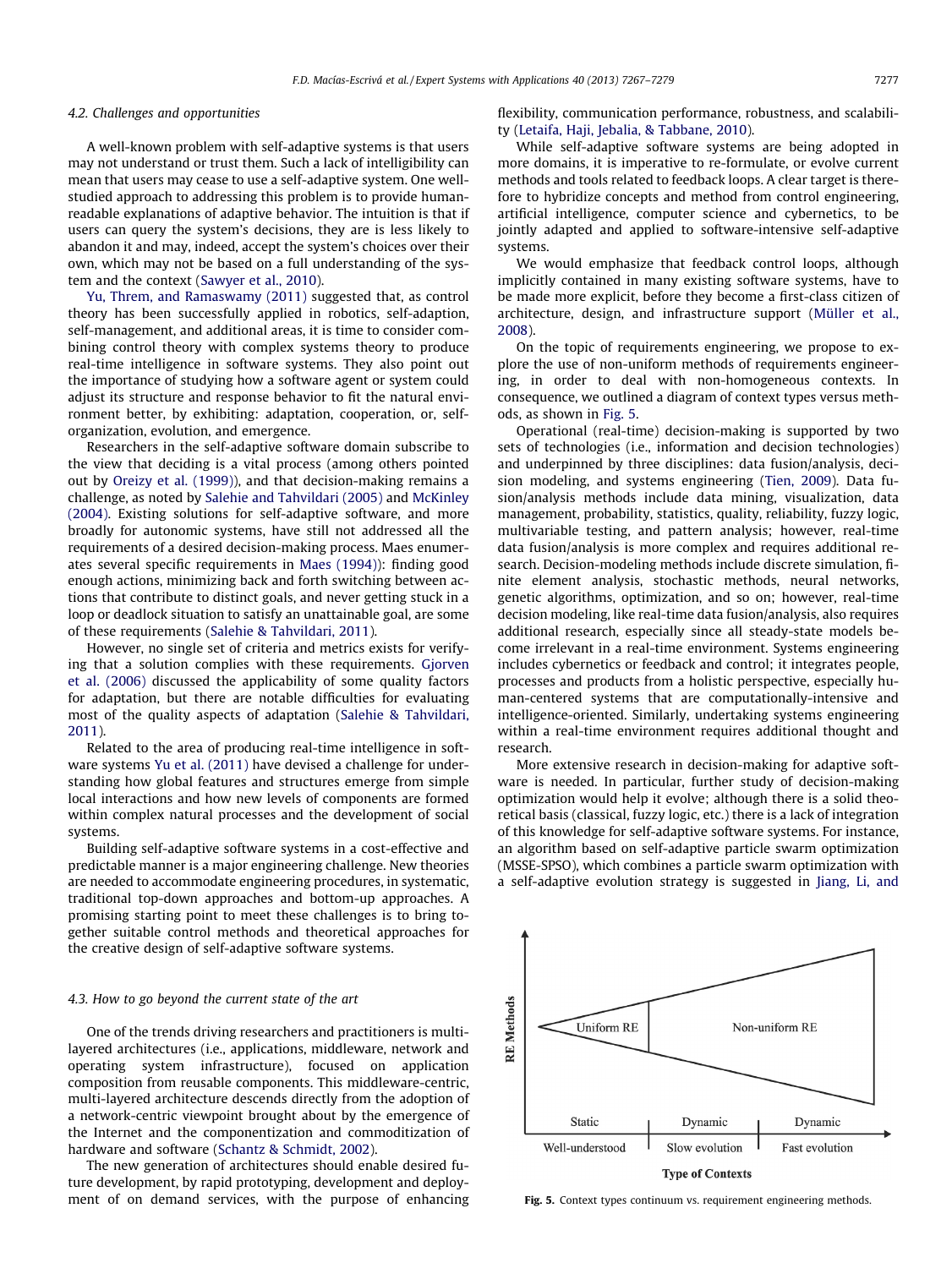<span id="page-11-0"></span>[Huang \(2013\).](#page-12-0) However, the stability of self-adaptive and selforganizing systems is a bottleneck and new Lyapunov-based approaches are nowadays applied to guarantee stability ([Lian, 2012\)](#page-12-0).

Future systems must accommodate high-dimensional sensory data, must continue to learn from new experiences and take advantage of new adaptations as they become available [\(McKinley,](#page-12-0) [2004\)](#page-12-0). Moreover, the use of simulated models could be devised as one possible solution to face the lack of case studies of self-adaptive applications.

## 5. Concluding remarks

This review has presented, from a computer science point of view, concepts, methods and challenges in the new field of selfadaptive software systems, in a simple and systematic way. An understanding of this new and challenging topic will certainly help to promote their practical application and promotion by the software engineering and computer science communities.

Through this literature review of self-adaptivity, we have looked at some theoretical and practical approaches for the achievement of a new generation of software systems and have identified some key issues for us to move beyond the state of the art. Feedback control and artificial intelligence techniques are identified as two of the enabling disciplines that will favor the development of a new generation of self-adaptive systems. This paper has sought to lay the foundations for self-adaptative software engineering as a mature field, which can harness existing systems and will not solely rely on technological improvements for its progress.

## Acknowledgement

This work was supported by the European Commission in the ARTEMIS JTI 295372 ''Design, Monitoring and Operation of Adaptive Networked Embedded Systems (DEMANES)''. We are also grateful to Antony Price for his assistance with the editing of this paper. This work was also supported by the Ministerio de Economia y Competitividad [Ministry of Economy and Competitiveness] through its DPI2012-35504 CONMICRO research project.

#### References

[Abelson, H., Allen, D., Coore, D., Hanson, C., Homsy, G., Thomas, F., et al. \(2000\).](http://refhub.elsevier.com/S0957-4174(13)00512-5/h0005) Amorphous computing. [Communications of the ACM, 43](http://refhub.elsevier.com/S0957-4174(13)00512-5/h0005), 74–82.

Arkin, R. C. (1998). Behavior-based robotics[. Cambridge, MA: MIT Press.](http://refhub.elsevier.com/S0957-4174(13)00512-5/h0010)

- Batori, G., Theisz, Z., & Asztalos, D. (2012). Metamodel based methodology for dynamic component systems. In (Vol. 7349 LNCS, pp. 275–286).
- Bencomo, N. (2009). On the use of software models during software execution. In Proceedings of the 2009 ICSE workshop on modeling in software engineering (pp. 62–67): IEEE Computer Society.
- [Bencomo, N., Grace, P., Flores, C., Hughes, D., & Blair, G. \(2008\). Genie: supporting](http://refhub.elsevier.com/S0957-4174(13)00512-5/h0015) [the model driven development of reflective, component-based adaptive](http://refhub.elsevier.com/S0957-4174(13)00512-5/h0015) systems. In [Proceedings of the 30th international conference on Software](http://refhub.elsevier.com/S0957-4174(13)00512-5/h0015) engineering [\(pp. 811–814\). Leipzig, Germany: ACM.](http://refhub.elsevier.com/S0957-4174(13)00512-5/h0015)
- Bencomo, N., Grace, P., & Sawyer, P. (2009). Revisiting the Relationship between Software Architecture and Requirements: The case of Dynamically Adaptive Systems. In D. Weyns, S. Malek, R. d. Lemos & J. Andersson (Eds.), WICSA/ECSA workshop on self-organizing architectures. SOAR 2009. Cambridge, UK.
- Bencomo, N., Whittle, J., Sawyer, P., Finkelstein, A., & Letier, E. (2010). Requirements reflection: requirements as runtime entities. In 32nd ACM/IEEE international conference on software engineering (Vol. 2, pp. 199–202). Cape Town, South Africa.
- Bennett, S. (1993). [A history of control engineering, 1930–1955](http://refhub.elsevier.com/S0957-4174(13)00512-5/h0020). Peter Peregrinus Ltd. [\(Vol. 47\).](http://refhub.elsevier.com/S0957-4174(13)00512-5/h0020)
- Bochow, B., & Emmelmann, M. (2011). Purpose-driven, self-growing networks A framework for enabling cognition in systems of systems. Budapest.
- [Boehm, B. W. \(1988\). A spiral model of software development and enhancement.](http://refhub.elsevier.com/S0957-4174(13)00512-5/h0025) [Computer, 21](http://refhub.elsevier.com/S0957-4174(13)00512-5/h0025), 61–72.
- [Bong Seok, P., Jin-Bae, P., & Yoon-Ho, C. \(2011\). Adaptive formation control of](http://refhub.elsevier.com/S0957-4174(13)00512-5/h0030) [electrically driven nonholonomic mobile robots with limited information.](http://refhub.elsevier.com/S0957-4174(13)00512-5/h0030) IEEE [Transactions on Systems, Man, and Cybernetics, Part B: Cybernetics, 41](http://refhub.elsevier.com/S0957-4174(13)00512-5/h0030), [1061–1075.](http://refhub.elsevier.com/S0957-4174(13)00512-5/h0030)
- [Brown, G., Cheng, B. H. C., Goldsby, H., & Zhang, J. \(2006\). Goal-oriented](http://refhub.elsevier.com/S0957-4174(13)00512-5/h0035) [specification of adaptation requirements engineering in adaptive systems. In](http://refhub.elsevier.com/S0957-4174(13)00512-5/h0035) [Proceedings of the 2006 international workshop on self-adaptation and self](http://refhub.elsevier.com/S0957-4174(13)00512-5/h0035)managing systems [\(pp. 23–29\). Shanghai, China: ACM](http://refhub.elsevier.com/S0957-4174(13)00512-5/h0035).
- Brun, Y., Di Marzo Serugendo, G., Gacek, C., Giese, H., Kienle, H., Litoiu, M., Müller, H., Pezzè, M., & Shaw, M. (2009). Engineering self-adaptive systems through feedback loops. In B. Cheng, R. de Lemos, H. Giese, P. Inverardi & J. Magee (Eds.), Software engineering for self-adaptive systems (Vol. 5525, pp. 48–70). Springer Berlin/Heidelberg.
- Brun, Y., & Medvidovic, N. (2007a). An architectural style for solving computationally intensive problems on large networks. In Software engineering for adaptive and self-managing systems, 2007. International Workshop on ICSE Workshops SEAMS'07 (pp. 2–2): IEEE.
- Brun, Y., & Medvidovic, N. (2007b). Fault and adversary tolerance as an emergent property of distributed systems' software architectures. In Proceedings of the 2007 workshop on engineering fault tolerant systems (pp. 7). Dubrovnik, Croatia: ACM.
- [Chen, T. \(2011\). A self-adaptive agent-based fuzzy-neural scheduling system for a](http://refhub.elsevier.com/S0957-4174(13)00512-5/h0040) wafer fabrication factory. [Expert Systems with Applications, 38](http://refhub.elsevier.com/S0957-4174(13)00512-5/h0040), 7158–7168.
- [Cheng, S.-W., Garlan, D., & Schmerl, B. \(2005\). Making self-adaptation an](http://refhub.elsevier.com/S0957-4174(13)00512-5/h0310) [engineering reality. In B. Ozalp, J. Rk, M. Alberto, F. Christof, & L. Stefano](http://refhub.elsevier.com/S0957-4174(13)00512-5/h0310) (Eds.), [Self-star properties in complex information systems](http://refhub.elsevier.com/S0957-4174(13)00512-5/h0310) (pp. 158–173). [Springer-Verlag](http://refhub.elsevier.com/S0957-4174(13)00512-5/h0310).
- [Choonhwa, L., Nordstedt, D., & Heal, S. \(2003\).](http://refhub.elsevier.com/S0957-4174(13)00512-5/h0045) Enabling smart spaces with OSGi. [University of Florida.](http://refhub.elsevier.com/S0957-4174(13)00512-5/h0045)
- [Chung, L., Nixon, B. A., Yu, E., & Mylopoulos, J. \(2000\).](http://refhub.elsevier.com/S0957-4174(13)00512-5/h0315) Non-functional requirements in [software engineering](http://refhub.elsevier.com/S0957-4174(13)00512-5/h0315). Berlin: Springer.
- Clement, L., & Nagpal, R. (2003). Self-assembly and self-repairing topologies. In Workshop on adaptability in multi-agent systems, RoboCup Australian Open.
- [Córdoba, A., Astrain, J. J., Villadangos, J., & Echarte, F. \(2013\). A self-adapted method](http://refhub.elsevier.com/S0957-4174(13)00512-5/h0055) [for the categorization of social resources.](http://refhub.elsevier.com/S0957-4174(13)00512-5/h0055) Expert Systems with Applications, 40, [3696–3714](http://refhub.elsevier.com/S0957-4174(13)00512-5/h0055).
- Couture, M., & Valcartier, D. (2007). [Complexity and chaos-State-of-the-art: Overview](http://refhub.elsevier.com/S0957-4174(13)00512-5/h0060) of theoretical concepts[. Canada: Minister of National Defence.](http://refhub.elsevier.com/S0957-4174(13)00512-5/h0060)
- [Dardenne, A., van Lamsweerde, A., & Fickas, S. \(1993\). Goal-directed requirements](http://refhub.elsevier.com/S0957-4174(13)00512-5/h0065) acquisition. [Science of Computer Programming, 20](http://refhub.elsevier.com/S0957-4174(13)00512-5/h0065), 3–50.
- Den Hamer, P., & Skramstad, T. (2011). Autonomic service-oriented architecture for resilient complex systems. In (pp. 62–66). Madrid.
- [Di Marzo-Serugendo, G., Fitzgerald, J., Romanovsky, A., et al. \(2007\). A generic](http://refhub.elsevier.com/S0957-4174(13)00512-5/h0070) [framework for the engineering of self-adaptive and self-organising systems.](http://refhub.elsevier.com/S0957-4174(13)00512-5/h0070) [Organic Computing-Controlled Self-Organization](http://refhub.elsevier.com/S0957-4174(13)00512-5/h0070), 165–189.
- [Di Marzo-Serugendo, G., Gleizes, M. P., & Karageorgos, A. \(2005\). Self-organisation](http://refhub.elsevier.com/S0957-4174(13)00512-5/h0075) [and emergence in multi-agent systems.](http://refhub.elsevier.com/S0957-4174(13)00512-5/h0075) The Knowledge Engineering Review, 20, [165–189](http://refhub.elsevier.com/S0957-4174(13)00512-5/h0075).
- [Diao, Y., Hellerstein, J. L., Parekh, S., Griffith, R., Kaiser, G. E., & Phung, D. \(2005\). A](http://refhub.elsevier.com/S0957-4174(13)00512-5/h0080) [control theory foundation for self-managing computing systems.](http://refhub.elsevier.com/S0957-4174(13)00512-5/h0080) IEEE Journal on [Selected Areas in Communications, 23](http://refhub.elsevier.com/S0957-4174(13)00512-5/h0080), 2213–2222.
- DOC-Group, The ADAPTIVE Communication Environment (ACE), [http://](http://www.cse.wustl.edu/~schmidt/ACE.html) [www.cse.wustl.edu/~schmidt/ACE.html](http://www.cse.wustl.edu/~schmidt/ACE.html).
- Dustdar, S., Goeschka, K. M., Truong, H.-L., & Zdun, U. (2009). Self-adaptation techniques for complex service-oriented systems. In Next Generation Web Services Practices, 2009. NWESP '09. Fifth International Conference on (pp. 37–43).
- [Franklin, G. F., Powell, J. D., & Emami-Naeini, A. \(2006\).](http://refhub.elsevier.com/S0957-4174(13)00512-5/h0320) Feedback control of dynamic systems[. Englewood Cliffs, NJ: Prentice Hall.](http://refhub.elsevier.com/S0957-4174(13)00512-5/h0320)
- [Garlan, D., Cheng, S.-W., Huang, A.-C., Schmerl, B., & Steenkiste, P. \(2004\). Rainbow:](http://refhub.elsevier.com/S0957-4174(13)00512-5/h0090) [Architecture-based self-adaptation with reusable infrastructure.](http://refhub.elsevier.com/S0957-4174(13)00512-5/h0090) Computer, 37, [46–54.](http://refhub.elsevier.com/S0957-4174(13)00512-5/h0090)
- [Garlan, D., Cheng, S.-W., & Schmerl, B. \(2003\). Increasing system dependability](http://refhub.elsevier.com/S0957-4174(13)00512-5/h0095) [through architecture-based self-repair. In L. Rog, G. rio De, & Alexander Cristina](http://refhub.elsevier.com/S0957-4174(13)00512-5/h0095) R. (Eds.), [Architecting dependable systems](http://refhub.elsevier.com/S0957-4174(13)00512-5/h0095) (pp. 61–89). Springer-Verlag.
- [Geihs, K., Barone, P., Eliassen, F., Floch, J., Fricke, R., Gjorven, E., et al. \(2009\). A](http://refhub.elsevier.com/S0957-4174(13)00512-5/h0100) [comprehensive solution for application-level adaptation.](http://refhub.elsevier.com/S0957-4174(13)00512-5/h0100) Software: Practice and [Experience, 39](http://refhub.elsevier.com/S0957-4174(13)00512-5/h0100), 385–422.
- Gjorven, E., Eliassen, F., & Aagedal, J. O. (2006). Quality of adaptation. In Autonomic and Autonomous Systems, 2006. ICAS '06. 2006 International Conference on (pp. 9– 14).
- [Gu, T., Pung, H. K., & Zhang, D. Q. \(2004\). Toward an OSGi-based infrastructure for](http://refhub.elsevier.com/S0957-4174(13)00512-5/h0105) context-aware applications. [IEEE Pervasive Computing, 47](http://refhub.elsevier.com/S0957-4174(13)00512-5/h0105), 54–87.
- [Helal, S., Mann, W., El-Zabadani, H., King, J., Kaddoura, Y., & Jansen, E. \(2005\). The](http://refhub.elsevier.com/S0957-4174(13)00512-5/h0110) [Gator Tech Smart House: a programmable pervasive space.](http://refhub.elsevier.com/S0957-4174(13)00512-5/h0110) IEEE Computer, 45.
- [Hellerstein, J., Parekh, S., Diao, Y., & Tilbury, D. M. \(2004\).](http://refhub.elsevier.com/S0957-4174(13)00512-5/h0115) Feedback control of computing systems[. Wiley-IEEE Press.](http://refhub.elsevier.com/S0957-4174(13)00512-5/h0115)
- Hüfner, M., Fischer, S., Sonntag, C., & Engell, S. (2012). Integrated Model-Based Support for the Design of Complex Controlled Systems. In (Vol. 31, pp. 1672– 1676).
- [Hung, P.-C., & Lin, S.-F. \(2012\). The partial solutions consideration based self](http://refhub.elsevier.com/S0957-4174(13)00512-5/h0120)[adaptive evolutionary algorithm: A learning structure of neuro-fuzzy networks.](http://refhub.elsevier.com/S0957-4174(13)00512-5/h0120) [Expert Systems with Applications, 39](http://refhub.elsevier.com/S0957-4174(13)00512-5/h0120), 10749–10763.
- IBM-Corporation. (2006). An architectural blueprint for autonomic computing, [http://www-03.ibm.com/autonomic/pdfs/ACwp-Final.pdf.](http://www-03.ibm.com/autonomic/pdfs/ACwp-Final.pdf) In.
- Ilter, D. A. (2011). A system of systems (SoS) approach to dispute management systems. In Proceedings of the CIB W78-W102 2011: International Conference. Sophia Antipolis, France.
- Jamshidi, M. (2008). System of systems engineering new challenges for the 21st century. In Aerospace and Electronic Systems Magazine, IEEE (Vol. 23, pp. 4–19).